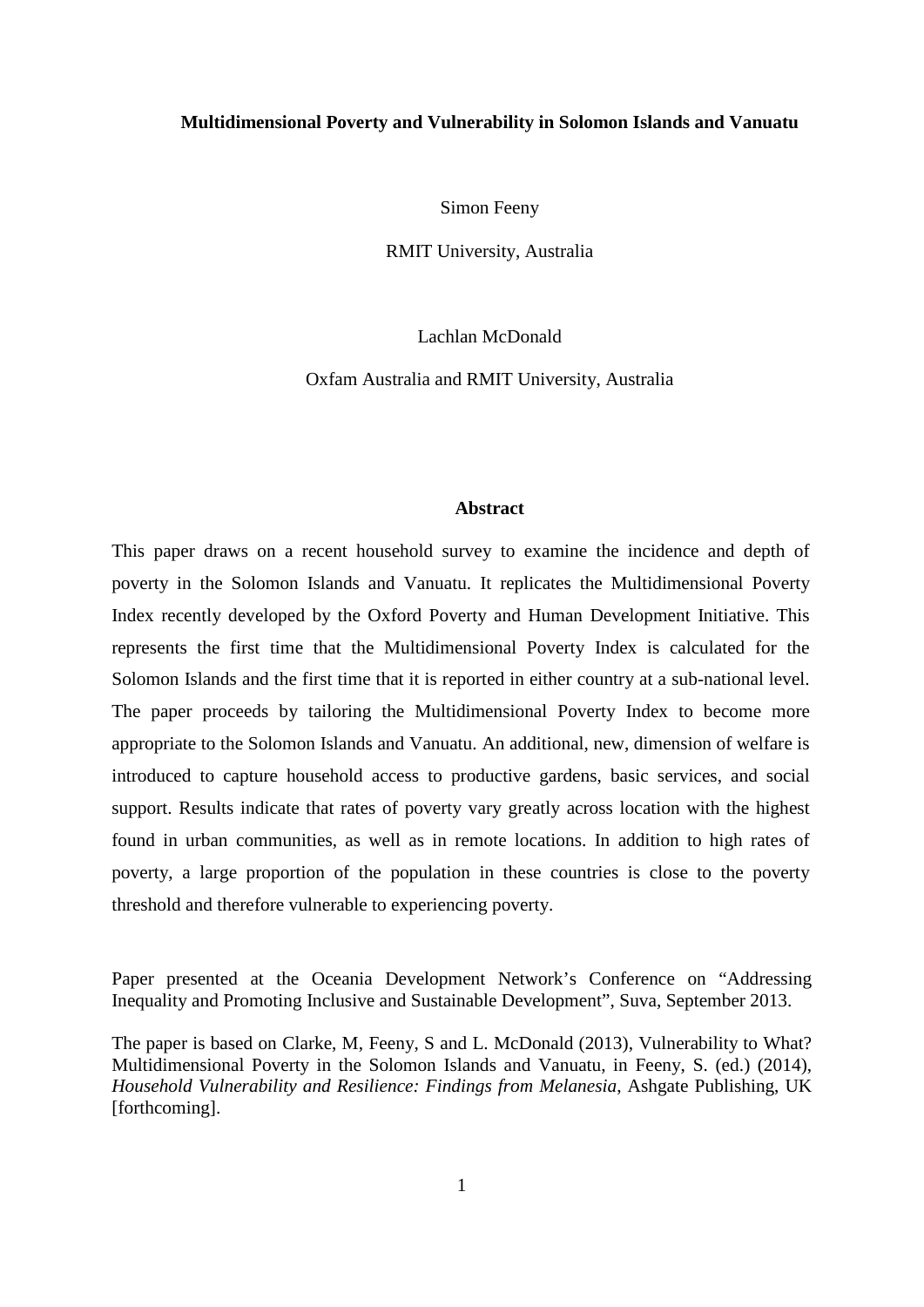## **1. Introduction**

The relevance of income-based poverty to Melanesian countries such as the Solomon Islands and Vanuatu is disputed. With generally good access to environmental resources and strong family and social support networks, outright destitution has been rare and the term hardship preferred over poverty (Abbott and Pollard, 2004). With ongoing debates about the specific nature of poverty in these contexts, assessing poverty and developing policy responses is challenging. It has been considered, for example, that people in these countries live in 'subsistence affluence', in which subsistence producers have ample endowments of environmental resources and the ability to selectively apply labour to produce as much as is needed whenever required (Fisk, 1971; Cox, *et al.* 2007). As such, incomebased assessments of poverty have largely been considered irrelevant or, at best, unsuitable. However, the term 'subsistence affluence' has itself been challenged: largely because it is inconsistent with low scores in indicators of human development (Morris, 2011). According to the UN's Human Development Index (HDI) Vanuatu ranks amongst the poorest third and the Solomon Islands amongst the poorest quarter of all countries – with the latter considered to have 'Low Human Development'. Pockets of malnutrition and hunger, while rare, are also known to exist (MICS, 2007) and neither country is on track to meet all of its Millennium Development Goal (MDG) commitments (PIFS, 2012). Moreover, the increasing need for money to enable the payment of school fess and the purchase of basic household goods and services is inconsistent with subsistence affluence.

A direct approach to assessing poverty is therefore likely to be more relevant to the Solomon Islands and Vanuatu. By focusing on the actual failures of the poor to meet minimum standards of living – including access to health, education, clean water and sanitation, and markets, as well as other factors which impact on a household's ability to meet its cultural obligations. Given the propensity of these countries to experience shocks,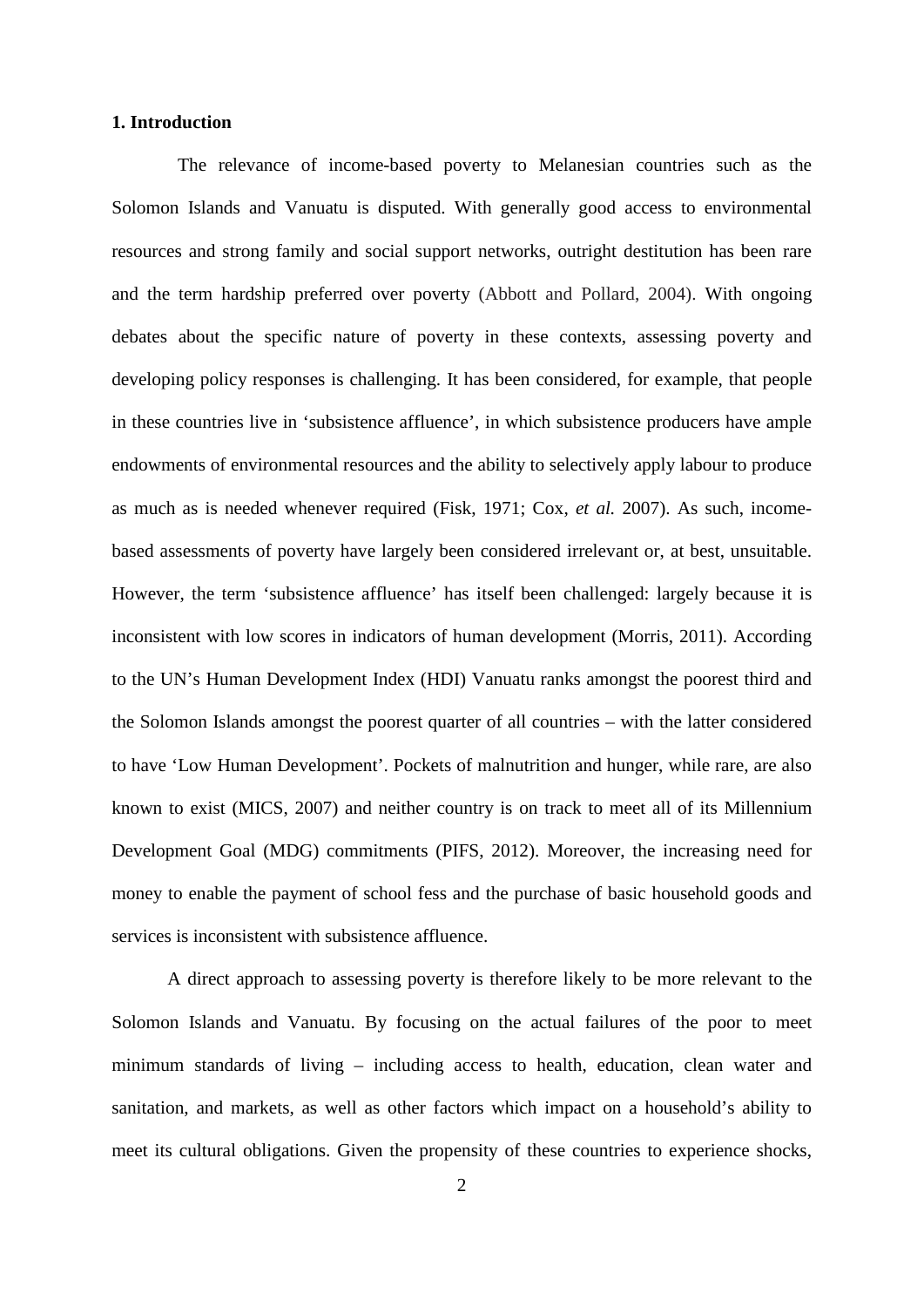vulnerability to poverty, defined as the likelihood, or risk, of falling into poverty in the future must also be assessed.

This paper uses the data from a household survey conducted in the Solomon Islands and Vanuatu in 2010-11 to calculate a Multidimensional Poverty Index (MPI). The survey was conducted in twelve diverse communities in the Solomon Islands and Vanuatu and was specifically designed to measure the incidence and depth of poverty. The paper replicates the MPI, developed by the Oxford Poverty and Human Development Initiative (OPHI) (Alkire and Foster, 2011a). The MPI directly measures a household's level of deprivation across ten indicators of wellbeing. These are split across three dimensions: education, health, and living conditions. Eight of the indicators are directly based on the MDGs (Alkire and Foster, 2010, p8). By linking the MPI with the MDGs Alkire and Santos (2013, p19) consider the measure to be an "acute measure of poverty conveying information about those households that do not meet internationally agreed standards in multiple indicators of basic functions, simultaneously". The paper proceeds by augmenting the MPI with information on access to a produce garden, health, education services, and local markets, to be more appropriate to Melanesian countries. The augmented index is referred to as the Melanesian MPI (or MMPI). In the case of Vanuatu, the analysis complements recent work from the Malvatumauri National Council of Chiefs in Vanuatu (MNCC), which examines alternative indicators of wellbeing in the Melanesian context (MNCC, 2012). The MNCC report focuses on selfreported happiness and life satisfaction and correlates these scores with resources access, measures of culture and community vitality.

## **2. Household poverty data**

Fieldwork was conducted during 2010-2011 and consisted of over one thousand household surveys, more than fifty focus group discussions and a number of key informant interviews.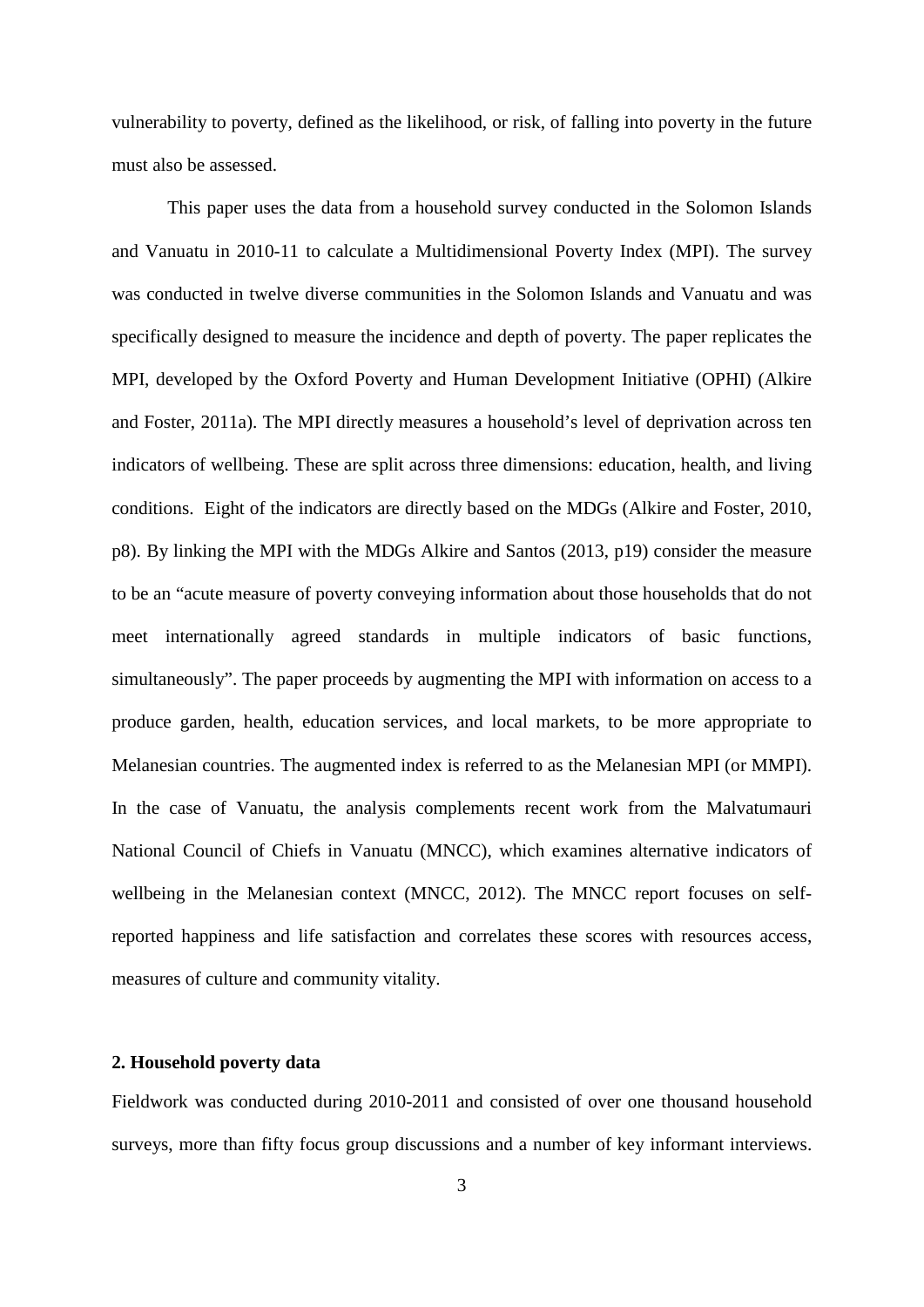Six locations were targeted in both the Solomon Islands and Vanuatu. These were selected based on criteria that sought to reflect diversities: remoteness, economic activity, and environmental differences. The locations of the communities and their common characteristics are provided in Table 1 below. See Feeny *et al*. (2013) for further details.

|              | Vanuatu                                     | <b>Solomon Islands</b>                                                   | <b>Characteristics</b>                                                                                   |  |  |  |  |
|--------------|---------------------------------------------|--------------------------------------------------------------------------|----------------------------------------------------------------------------------------------------------|--|--|--|--|
| Urban        | Port Vila (Efate)<br>(Ohlen and Blacksands) | Honiara (Guadalcanal)<br>(White River and Burns Creek)                   | Settlements in each<br>country's<br>capital city                                                         |  |  |  |  |
|              | Luganville (Santo)<br>(Pepsi and Sarakata)  | Auki (Malaita)<br>(Lilisiana and Ambu)                                   | Settlements in each country's<br>second largest town                                                     |  |  |  |  |
| <b>Rural</b> | Baravet (Pentecost)                         | Guadalcanal Plains Palm Oil<br>Limited (GPPOL) Villages<br>(Guadalcanal) | Rural communities heavily<br>involved in commercial agriculture                                          |  |  |  |  |
|              | Hog Harbour (Santo)                         | Malu'u (Malaita)                                                         | Rural communities separated from<br>the respective second city by a<br>direct road                       |  |  |  |  |
|              | Mangalilu/Lelepa(Efate)                     | Weather Coast/Marau Sound<br>(Guadalcanal)                               | Communities on the same island as<br>the respective capital city with<br>known links to Oxfam Australia. |  |  |  |  |
|              | Mota Lava (Banks Islands)                   | Vella Lavella (Western Province)                                         | Remote communities a significant<br>distance from the respective capital<br>cities                       |  |  |  |  |

**Table 1: Research fieldwork locations and their characteristics**

## **3. The Multidimensional Poverty Index**

Following Sen's conceptual work and utilizing improved availability of data, there has been increased interest within the literature on moving beyond the common monetarybased headcount of poverty to develop a multidimensional measure (Kakwani and Silber, 2008). Yet, while the multidimensionality of poverty is no longer disputed, there is not a full consensus on how multiple dimensions should be captured and assessed.

The MPI is perhaps the best known of recent efforts in this field, and is certainly the most widely applied, having now been estimated for more than one hundred countries (Alkire and Foster, 2011a). Poor households are identified using a dual cut-off method. The first cut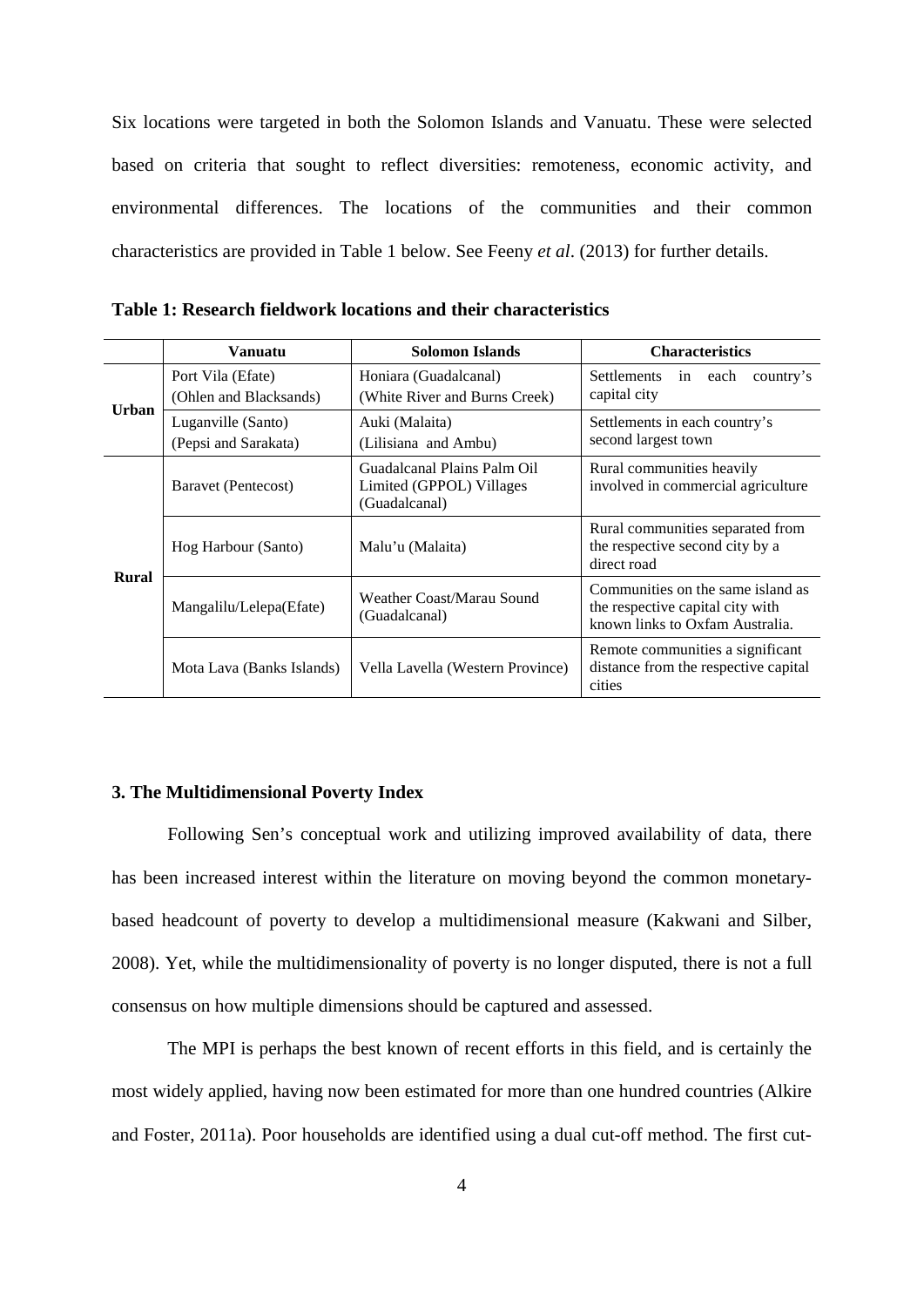off is an indicator-specific cut-off, which identifies whether a household is deprived with respect to each individual indicator. For example if a household has no electricity then it is considered deprived the electricity indicator. This draws from the contention of Bourguignon and Chakravarty who argue that a "multidimensional approach to poverty defines poverty as a shortfall from a threshold on each dimension of an individual's well-being" (2003, p25). The second poverty cut-off draws on the "counting" approach to multidimensional poverty, espoused by Atkinson (2003), in which households are allocated scores based on the number of indicators in which they fall below the respective threshold. Using the weights that are allocated to each indicator, a household's deprivation score is calculated as the weighted sum of its deprivations. A household is then considered MPI-poor if its deprivation score is greater than a critical threshold. The MPI statistics reported in the annual HDR are based on a threshold of one third (0.33).

The MPI is calculated using the following formula:

 $MPI = H x A$ 

where  $H$  is the headcount or the percentage of people who are identified as multidimensionally poor and *A* (intensity) is the percentage of dimensions in which the average poor person is deprived. A household is deemed poor if it is deprived in at least 33 per cent of the weighted indicators.

In multidimensional, as in single-dimensional poverty, *H* (the headcount) is familiar, intuitive and easy to communicate. It can be compared directly with an income poverty headcount, or with the incidence of deprivations in another indicator, and also compared across time. *A* (intensity) reflects the extent of simultaneous deprivations poor people experience. Table 2 below provides the dimensions, indicators, deprivation thresholds and weights for the MPI. Note that there is no direct indicator for income or consumption. This arguably makes the index particularly appropriate for measuring poverty in Melanesia given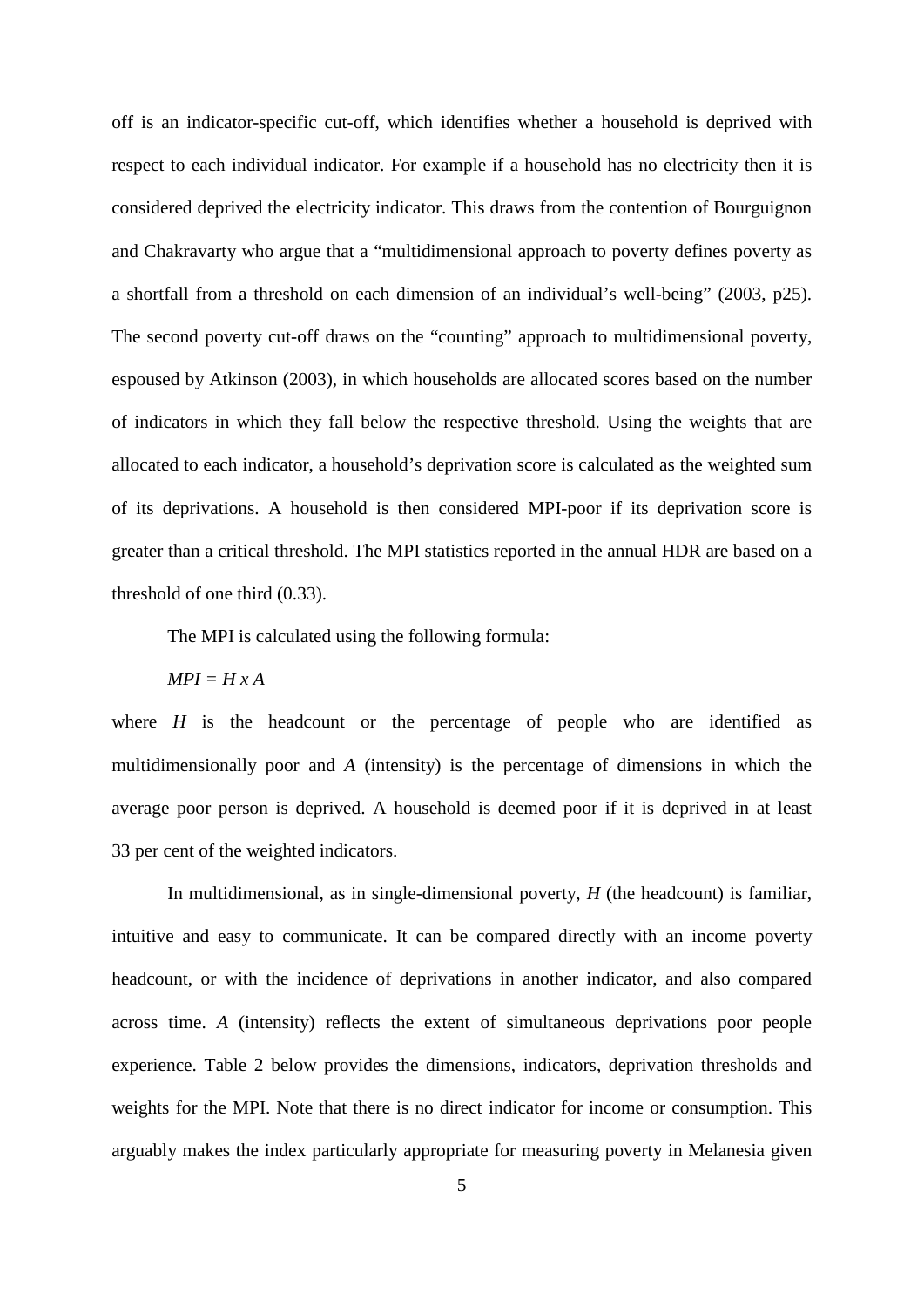the region lacks reliable data on income and that a large proportion of the region's population lives a semi-subsistence lifestyle.

# **Table 2 Dimensions, indicators, deprivation thresholds and weights for the Multidimensional Poverty Index**

| <b>Dimension</b><br>(weight) | <b>Indicator</b><br>(weight)    | Deprived if                                                                                                                                            |  |  |  |  |  |
|------------------------------|---------------------------------|--------------------------------------------------------------------------------------------------------------------------------------------------------|--|--|--|--|--|
| <b>Education</b>             | Years of<br>Schooling<br>(1/6)  | No household member has completed 5 years of<br>schooling                                                                                              |  |  |  |  |  |
| (1/3)                        | School<br>Attendance<br>(1/6)   | At least one school-aged child is not attending school<br>years 1 to 8                                                                                 |  |  |  |  |  |
| <b>Health</b>                | <b>Child Mortality</b><br>(1/6) | A child has died within the house                                                                                                                      |  |  |  |  |  |
| (1/3)                        | Nutrition<br>(1/6)              | Any adult or child for whom there is nutritional<br>information is malnourished                                                                        |  |  |  |  |  |
|                              | Electricity<br>(1/18)           | The household does not have electricity                                                                                                                |  |  |  |  |  |
|                              | Cooking Fuel<br>(1/18)          | The household cooks on wood, dung or charcoal                                                                                                          |  |  |  |  |  |
| <b>Standard of</b>           | Floor<br>(1/18)                 | The house's floor is dirt, sand or dung                                                                                                                |  |  |  |  |  |
| Living                       | Sanitation<br>(1/18)            | The household does not have adequate sanitation<br>(according to the MDG guidelines) or is shared                                                      |  |  |  |  |  |
| (1/3)                        | Water<br>(1/18)                 | The household does not have clean drinking water<br>(according to the MDG guidelines) or is more than 30<br>minutes' walk away                         |  |  |  |  |  |
|                              | Assets<br>(1/18)                | The house hold does not own more than one of: radio,<br>television, telephone, bicycle, motorbike, or<br>refrigerator, and does not own a car or truck |  |  |  |  |  |

Source: Alkire (2011)

# **4. The Multidimensional Poverty Index for Melanesia**

Although the OPHI has devised the MPI at the country level for Vanuatu, (relying on data from the UNICEF (2007) Multiple Indicators Cluster Survey (MICS) focusing on the health of children and women), data constraints have prevented the estimation of the MPI for the Solomon Islands. Moreover no regional index exists for these countries.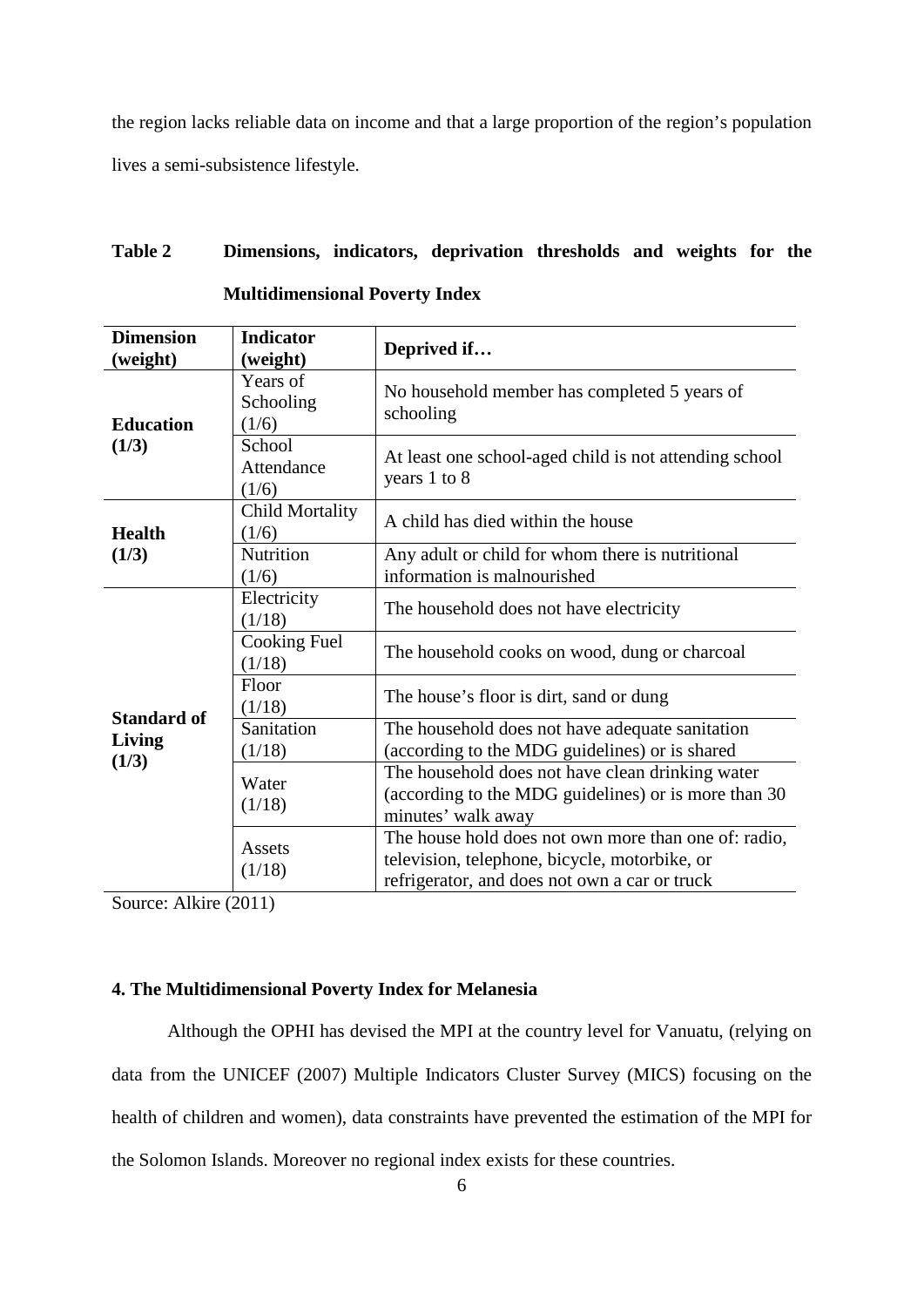The household survey that was administered in these countries was designed to replicate the MPI for each of the twelve communities visited, as well as to collect specific information to tailor the index to the Melanesian context.

#### *4.1 The Multidimensional Poverty Index for the Solomon Islands and Vanuatu*

The household survey in this study collected data on all of the key deprivations, with the exception of the malnutrition indicator. The nutrition deprivation cut off in the index is if any adult or child for whom there is nutritional information is malnourished (Alkire, 2011). Malnourishment is measured using anthropomorphic indicators. Adults are considered to be malnourished if their Body Mass Index (BMI) is below 18.5.

Collecting accurate measurements for an adult's height and weight (even if present) was not possible for the household surveyors. Instead a proxy must be used for whether there is a malnourished adult in the household. This proxy is best based on information regarding the food security situation of each household. This is based on the strong (albeit incomplete) link between food insecurity and malnutrition (Black, *et al.* 2008). As consistent access to adequate food for active healthy living is an important dimension of nutrition. Health survey questions from the US Food Security module (a self-reported indicator of behaviors, experiences and conditions related to food insecurity), were used in the household survey conducted in the Solomon Islands and Vanuatu. The US Food Security Module has been shown to be an inexpensive, easy to use analytical tool for evaluating food insecurity (Rafei, *et al*., 2009). Moreover, it has been successfully adapted for use in a wide variety of cultural and linguistic settings around the world – in particular in Asia and the Pacific (Derrickson, *et al*., 2000).

Thus, as a proxy for malnutrition, responses to the following are used: "did you or any other adults in the house not eat food for an entire day because there wasn't enough money to buy food". Food is generally the most pressing of priorities for any human being and to have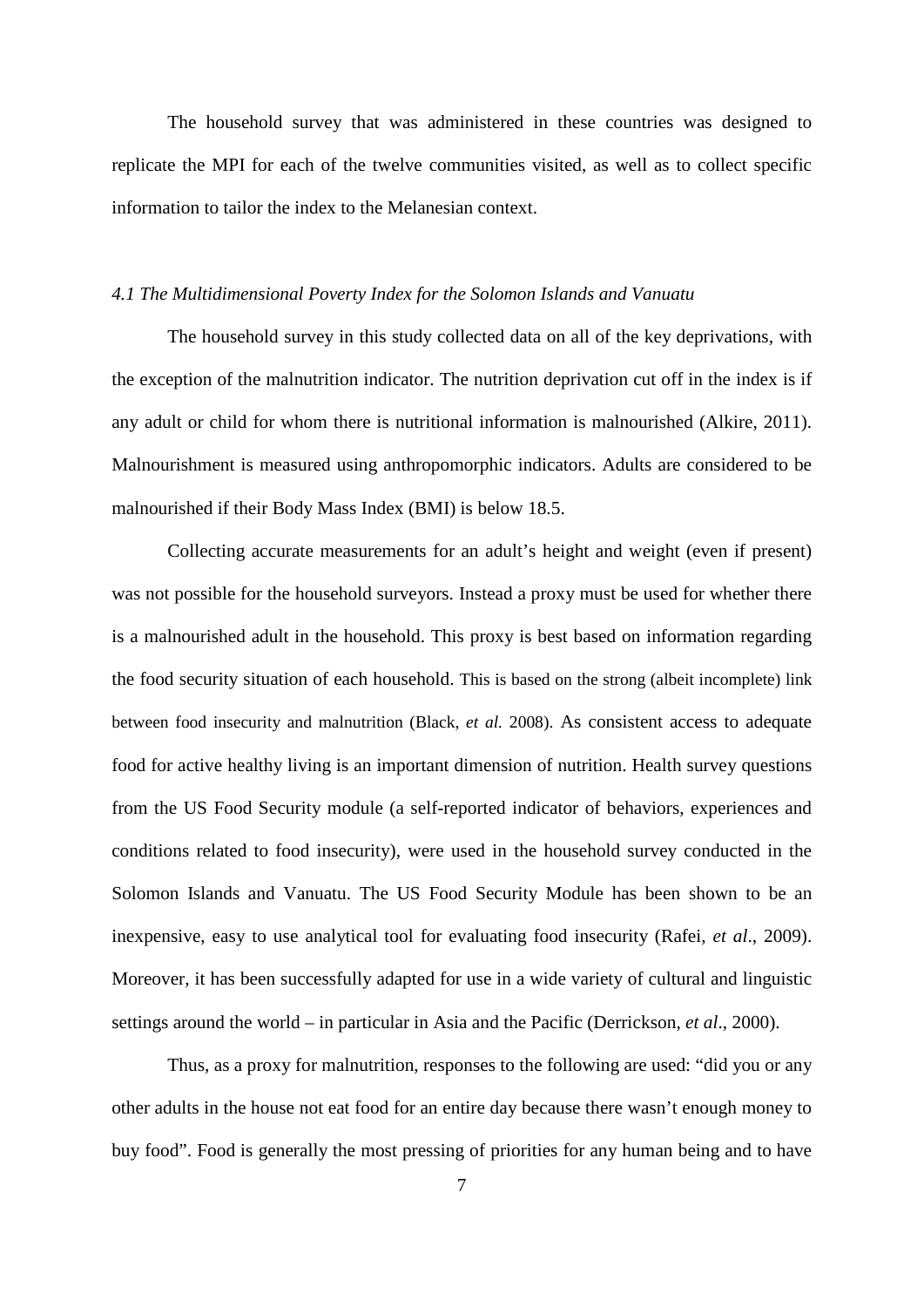gone without food for an entire day suggests severe food insecurity – particularly in Melanesia, where subsistence agriculture is so prevalent, social networks are strong and giftgiving is an ingrained cultural norm. Accordingly, if any household member is unable to draw upon these customary coping mechanisms for an entire day then the households' food insecurity situation is probably acute. Adults were chosen as the appropriate referent object for food insecurity since the original index threshold asks whether there is "any adult or child" that is malnourished. Given the tendency of parents to feed their children before feeding themselves, should children go without food for an entire day it clearly indicates more severe food insecurity (and one can doubtless infer that if a child in a household has gone without food, then so too have adults).

#### *4.2 A Melanesian Multidimensional Poverty Index (MMPI)*

Alkire and Foster (2011) consider the existing MPI as a generalized framework for measuring multidimensional poverty. They note that "While this flexibility makes [the MPI] particularly useful for measurement efforts at a country level, [decisions on dimensions cut offs and weights] can fit the purpose of the measure and can embody normative judgments of what it means to be poor" (Alkire and Foster, 2011b, p291). This paper therefore tailors the MPI to include further information relevant to the nature of poverty in Melanesia. In modifying the index it is important that any indicators are objective and quantifiable, have clearly-defined thresholds, can be categorised as a binary measure and, of course, are actually available.

In tailoring the MPI we introduce a new, fourth, dimension of welfare – that of *access*. Previous analysis illustrates that poverty in the Pacific is not about destitution, *per se*, but rather poverty of opportunity and a lack of access to key services (Abbott and Pollard, 2004). The importance of having access to a social support network is also a key aspect of well-being in Melanesia. Within the dimension of access we have devised three separate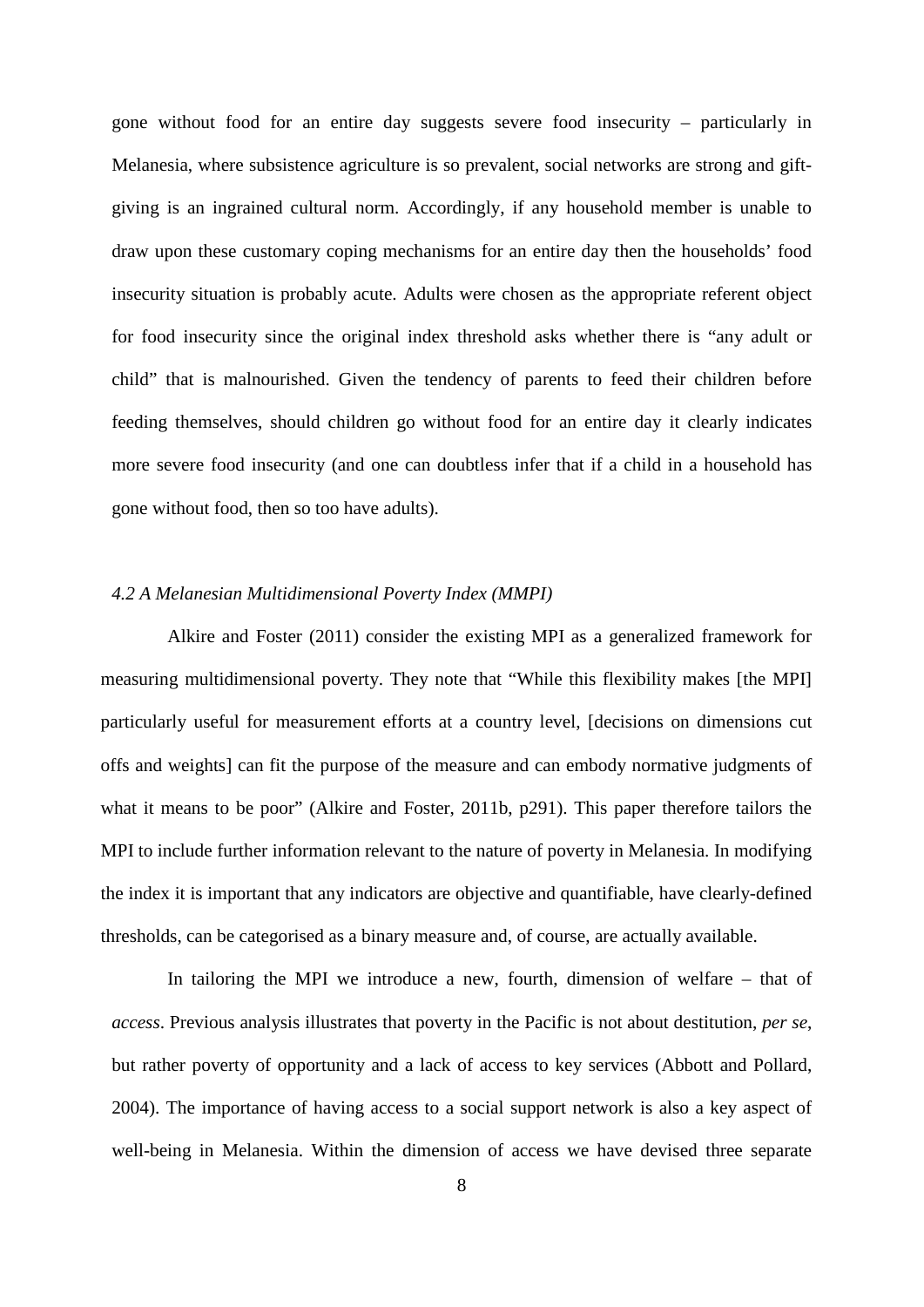indicators of poverty: the produce garden, remoteness of services, and the existence of a strong social network. Each of the four dimensions of wellbeing (i.e. health, education, standard of living and access) has been re-weighted to account for one quarter of the total weighting (compared with the one third that the three incumbent dimensions are each given in the standard MPI). The individual indicators for each of these respective dimensions have also been re-weighted accordingly. Each indicator and its deprivation cut-off are discussed in turn.

A garden is probably the most fundamental livelihood asset that households possess in Melanesia. Much of Melanesian culture revolves around the garden, both in terms of its fruits and the practice of gardening itself. Households that do not have access to a garden and its produce are therefore isolated from an important cultural activity and, more practically, must rely on the cash economy (or extended family favors) for their food. According to this indicator, a household is considered deprived if it reports not having access to a garden.

Remoteness of essential services is another important dimension of hardship in the Pacific, as identified by the ADB's Participatory Poverty assessments (Abbott and Pollard, 2004). The remoteness of many villages, and the funding constraints facing policymakers, results in a limited number of education and health providers. Additionally, access to centralised markets in which individuals can buy and sell a range of differentiated goods and services is also limited. This constrains the range of basic goods available for purchase and limits income earning opportunities. Specifically, a household is considered to be deprived if it takes more than half an hour to travel to a health service (hospital or clinic), a secondary school or to a market. While access to essential services might be partially picked up by other indicators of the index (in the health and education dimensions), this will not always be the case. The importance of access to services in Melanesia warrants the inclusion of a separate indicator.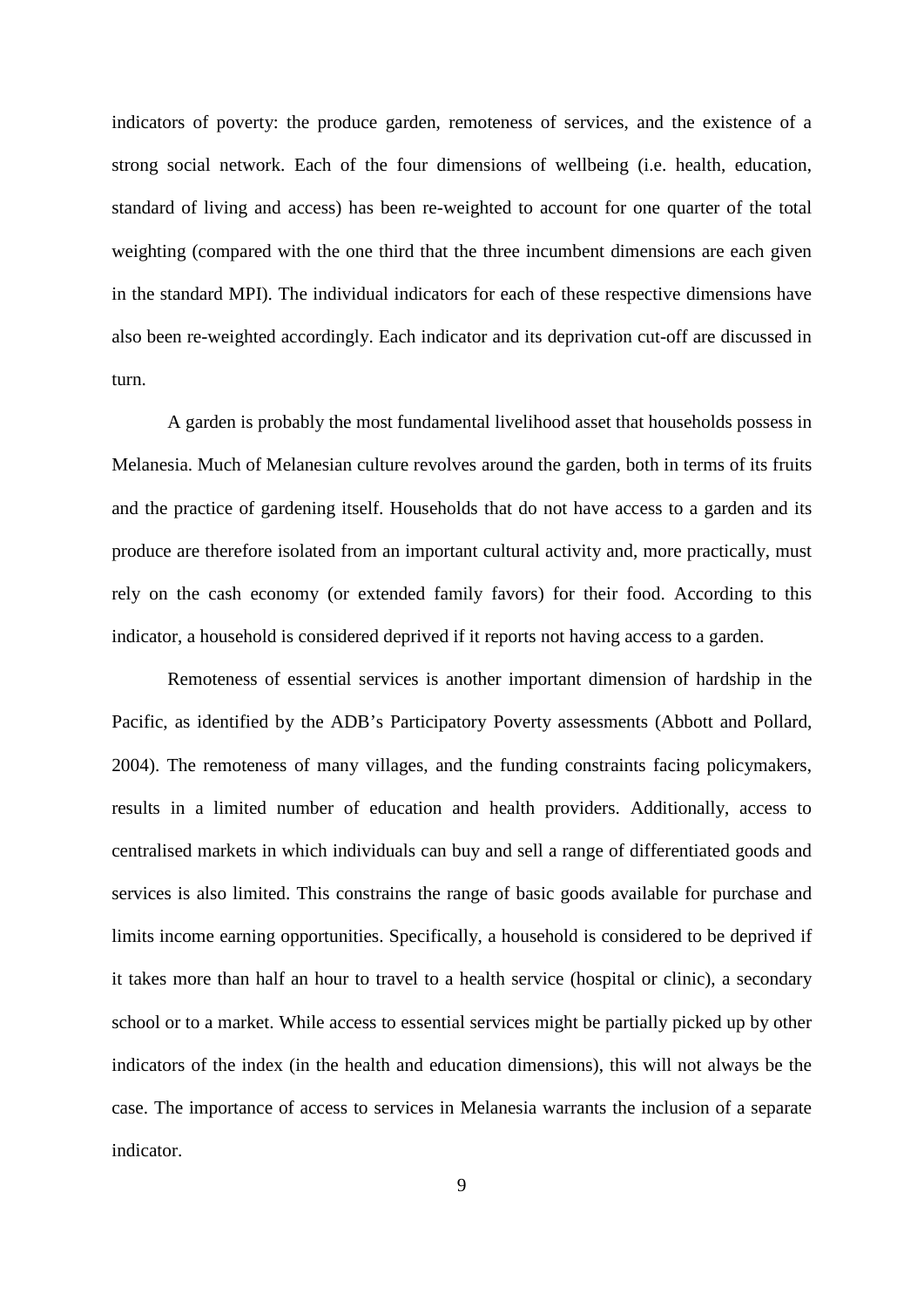Health is fundamental to human well-being and having good access to health clinics and hospitals is paramount during serious illness, injury or during child birth. High rates of infant and maternal mortality in Melanesia reflect poor household access to these services and the resultant human suffering.

Access to a secondary (rather than primary) school is assessed for a number of reasons. Having no secondary school close by was a very common complaint made by focus group participants and key informants. Similar complaints were not registered against the proximity of primary schools – even in the most remote and rural areas. Moreover, primary school education is (notionally) free in Melanesia and enrolment rates are high. Consequently, remoteness from a primary school (if it exists) does not appear to be a major constraint on education. In contrast, secondary schools are much less widely available in the Solomon Islands and Vanuatu. Thus, when a secondary school is not nearby, families are often required to send their children to school as long-term boarders (AusAID, 2012).

Strong social networks and the system of reciprocity are hallmarks of the traditional economy in Melanesia and key providers of a variety of important services (Regenvanu, 2009). Households that do not have anyone to rely upon in a time of need are therefore likely to be deprived of a key dimension of informal social security. Households are classified as deprived for this indicator if they are unable to rely on anybody in the event of someone in the household getting into financial difficulties and needing support. It is recognised that there is no objective measure of financial difficulty in this instance, and that the number of people relied upon is necessarily imprecise, but this information should nevertheless provide an indication of households that lie outside a social support network.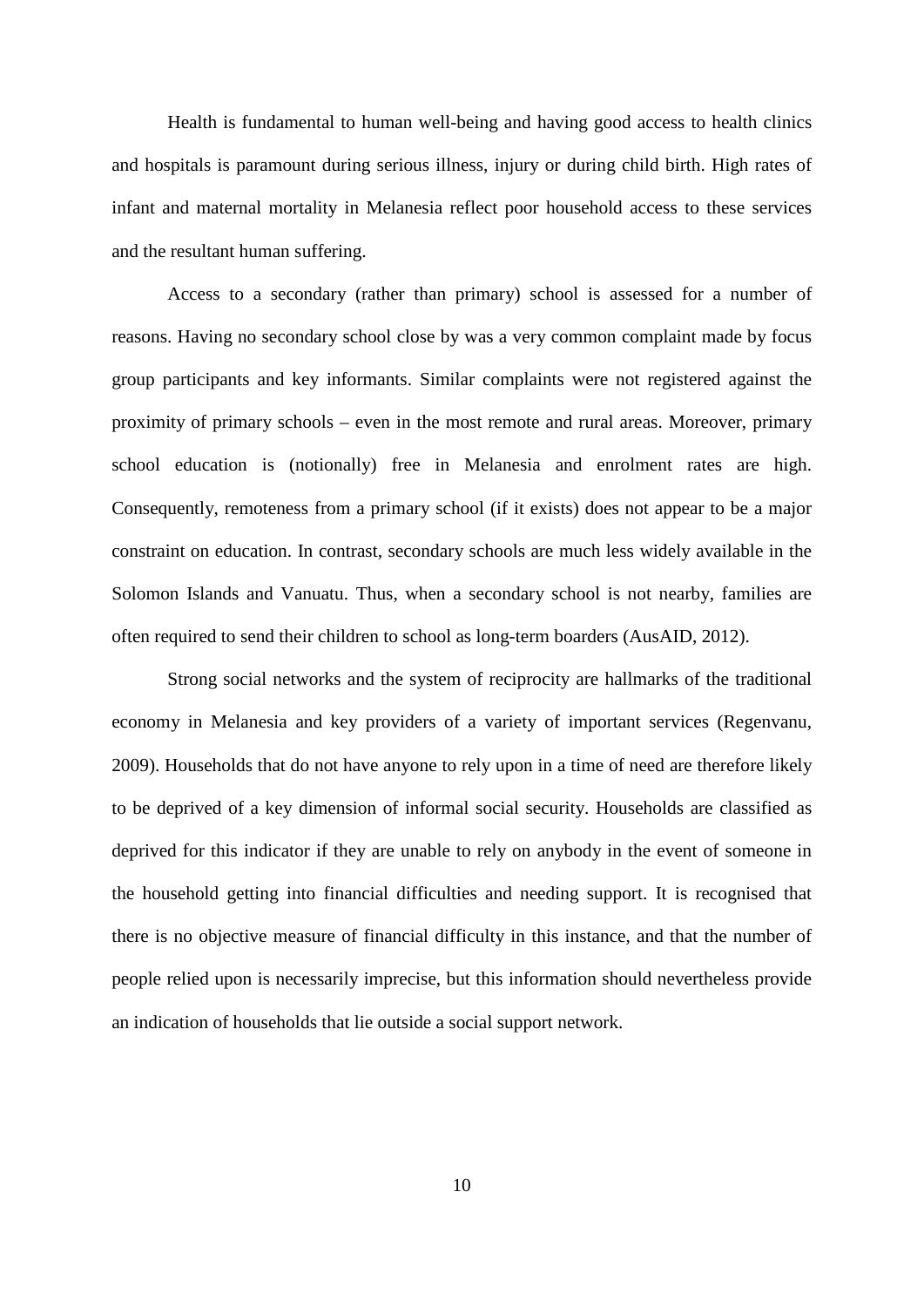#### **5. Analysis of the Multidimensional Poverty Indexes**

Table 3 provides the incidence of poverty (*H*), the average intensity of poverty (*A*) and the index values for both the MPI and MMPI at a community and country level and Figures 1 plots the incidence of poverty.

At a country level, according to the MPI, the Solomon Islands has a greater proportion of households that are deemed poor, relative to Vanuatu. Focusing first on the headcounts of MPI-poor in each country; according to the household survey data, one quarter of Solomon Islands households are MPI-poor. Relative to other developing countries this is figure is similar to Bhutan, Guatemala and Nicaragua. In Vanuatu an estimated 16 per cent of households are deemed MPI-poor, a rate similar to Tajikistan and Mongolia. For the sake of comparison, in 2006, 26 per cent were estimated to be below the basic needs poverty line in the Solomon Islands and 16 per cent in Vanuatu (AusAID, 2009a). The average intensity of deprivation faced by the poor (*A*), is also relatively higher in the Solomon Islands. The survey data indicate that in the Solomon Islands, the average poor household is deprived on 43.0 per cent of the indicators compared with slightly less (42.3 per cent), in Vanuatu.

The MPI varies greatly across the communities surveyed in the Solomon Islands and Vanuatu and the data provide some important insights into the nature of poverty across location. With an incidence similar to Swaziland and the Republic of Congo, the remote Weather Coast (in the Solomon Islands) is by far the poorest location with 41.6 per cent of households deemed MPI-poor, followed by informal urban settlements in Auki with 34.6 per cent. The location with the least incidence of poverty was the Guadalcanal Plains Palm Oil (GPPOL) villages with 11 per cent of households deemed poor. In Vanuatu, the incidence of multidimensional poverty is highest amongst the squatter settlement communities in the capital Port Vila (with 28 per cent of households living in multidimensional poverty) and the remote community of Baravet, Pentecost, with 16 per cent. The incidence is lowest in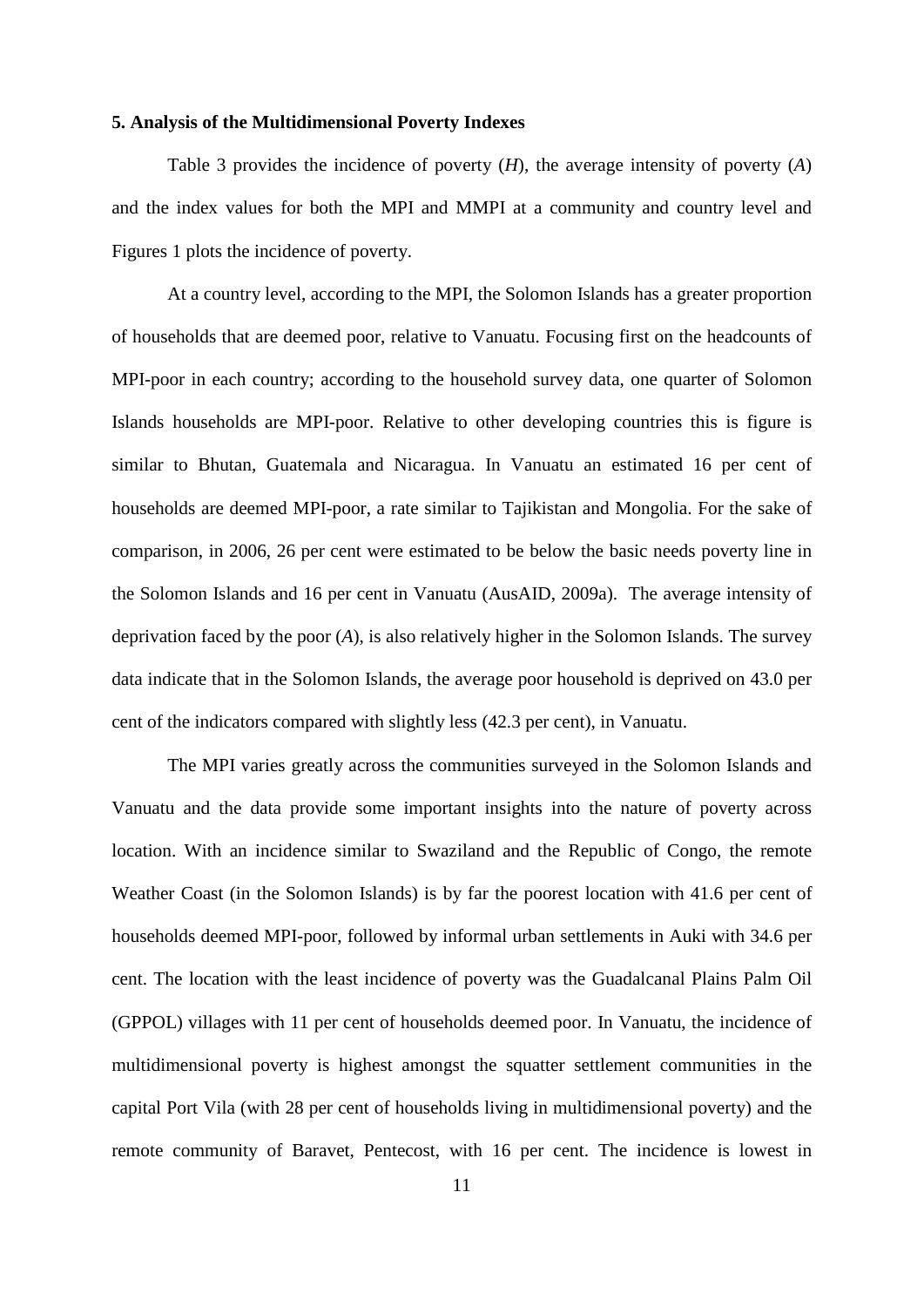Luganville and Hog Harbour on the island of Santo with about 11 per cent of households deemed MPI-poor.

In the vast majority of developing countries, poverty is predominantly a rural issue. However, findings from this household survey reveal that poverty in Melanesia is actually highest in urban areas (Port Vila and Auki) as well as in remote, rural areas (such as the Weather Coast in Solomon Islands and Baravet in Vanuatu). In contrast, the least-poor communities are those that are essentially rural in character, with good access to land and opportunities to earn income from agriculture and tourism and with effective transport links to market centres (such as Luganville, GPPOL villages and Hog Harbour).<sup>[1](#page-11-0)</sup> Interestingly, when communities are aligned broadly in terms of their remoteness from main markets, a distinctive U-shape pattern emerges in the distribution of poverty (see Figure 1). While this may be partially the result of the sample consisting of squatter settlements in urban areas, it does highlight potential dangers of migrating to urban areas that have limited income-earning opportunities and limited access to land for productive gardening.

Combining the headcount rate of poverty with the average intensity of deprivations yields the MPI values for each region. At a national level the Solomon Islands has a MPI value similar to that of Lesotho, Sao Tome and Principe, and Burma. Vanuatu has a value comparable to Indonesia and Bhutan.

According to the MMPI, which incorporates data regarding various forms of access, there is a higher percentage of households that are poor across all locations except for Malu'u

 $\overline{a}$ 

<span id="page-11-0"></span><sup>&</sup>lt;sup>1</sup> It should be noted that Auki and Luganville are the second largest towns in the Solomon Islands and Vanuatu, respectively. The incidence of poverty in Auki tends to more closely resemble that of remote communities and capital cities while poverty in Luganville is more akin to the well-connected rural communities of GPPOL and Hog Harbour. In part, this may reflect the divergent economic fortunes of the two cities: in particular the steady stream of tourism to the east coast of Espirutu Santo that funnels through Luganville and is largely absent from Malaita. Indeed, it is likely to be no coincidence that Hog Harbour, which is connected to Luganville via the East Santo road, also performs relatively well on poverty and vulnerability metrics. This provides a cautionary tale of the importance of not over-generalising the results from twelve unique communities.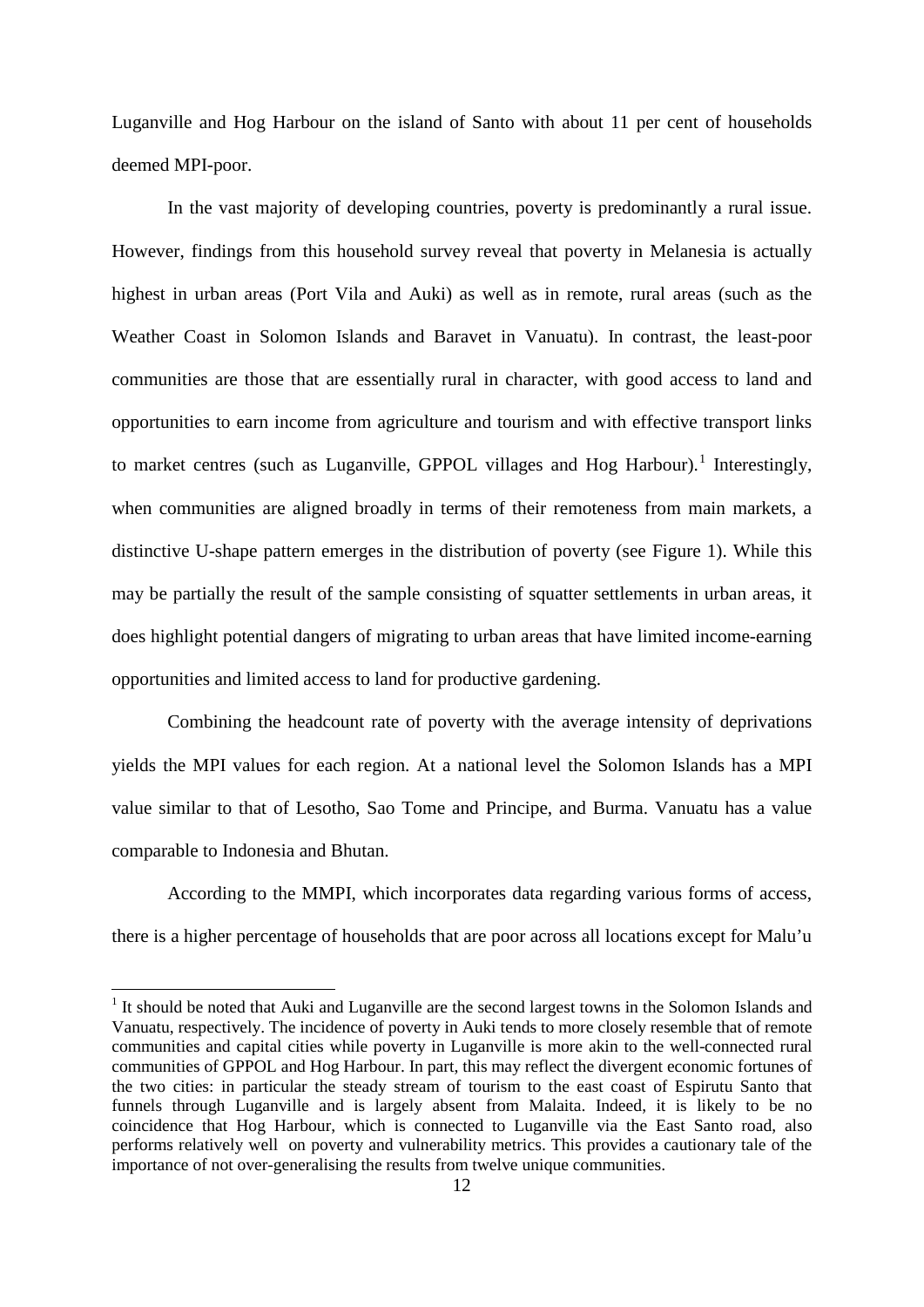and Honiara in the Solomon Islands and Hog Harbour and the Banks Islands in Vanuatu. The higher incidence of MMPI poverty relative to MPI poverty in most communities is, in large part, due to the fact that most communities have a relatively high incidence of deprivation in the 'access' dimension. Urban regions stand out in terms of the lack of access to gardens, with 28 per cent of households, on average, across the four urban locations deprived in this indicator compared with only two per cent in rural communities. With the exceptions of the Banks Islands, Hog Harbour, Luganville and Honiara, communities recorded deprivation rates in the 'support' indicator in excess of 20 per cent, with Mangalilu and GPPOL recording deprivation rates in excess of 30 per cent. On the 'access to services' indicator, the geographically remote communities of Weather Coast, Vella Lavella and Baravet each recorded particularly high rates of deprivations, in excess of 80 per cent, reflecting a general lack of access to hospitals, secondary schools and markets (though access to a market in Baravet was much better than in the other two locations).<sup>[2](#page-12-0)</sup> The provincial sub-station of Malu'u has the lowest rate of observed deprivation in the 'access to services' indicator, on account of the fact it is well serviced by a hospital, secondary school and market places. This evidence provides support for the importance of accounting for access when mapping the incidence and depth of poverty in Melanesian countries.

**.** 

<span id="page-12-0"></span> $2\text{ Somewhat surprisingly, the Banks Islands, a particularly remote community, the deprivation rate in }$ the access to markets indicator was the lowest of all the communities surveyed. This probably illustrates one of the potential shortcomings of different perceptions of what a market constitutes. However, this is unlikely to substantially bias the results since the market component is but one of three indicators of services access (which, in turn only comprises one twelfth of the MMPI) and the Banks had a relatively high proportion of households that were deprived according to the access to education indicator.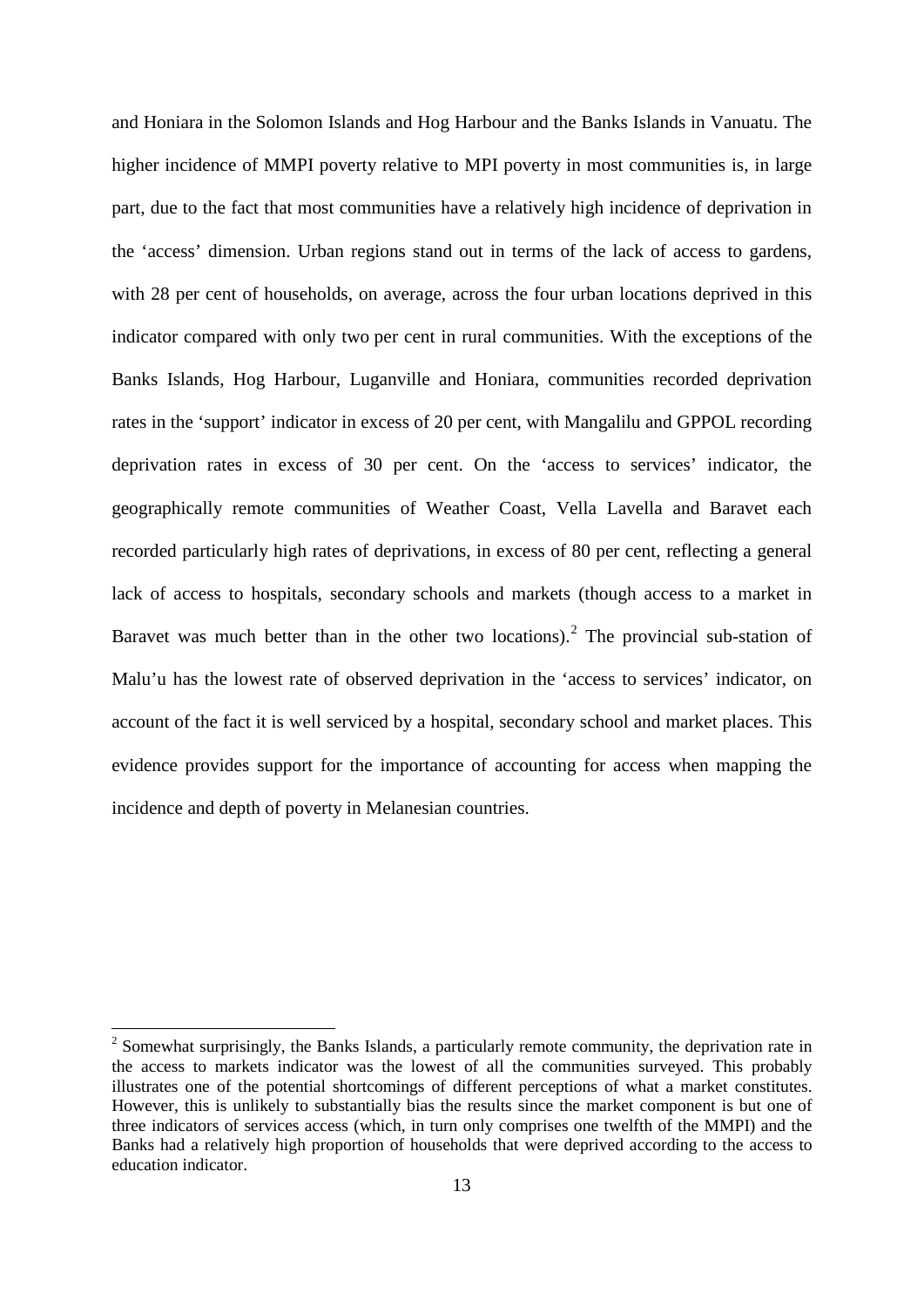# **Table 3:Multidimensional poverty indices by location and country**

| <b>Multidimensional Poverty Indices</b>                                                         |         |       |              |                      |       |       |               |            |                |           |                    |       |                 |                |
|-------------------------------------------------------------------------------------------------|---------|-------|--------------|----------------------|-------|-------|---------------|------------|----------------|-----------|--------------------|-------|-----------------|----------------|
| Headcounts of Poverty and Average Intensity of Poverty; Comparisons Across Location and Country |         |       |              |                      |       |       |               |            |                |           |                    |       |                 |                |
|                                                                                                 | Honiara | Auki  | <b>GPPOL</b> | <b>Weather Coast</b> | Malu  | Vella | Vila          | Luganville | <b>Baravet</b> | Mangalilu | <b>Hog Harbour</b> | Banks | Solomon Islands | <b>Vanuatu</b> |
| Multidimensional Poverty Index (MPI)                                                            |         |       |              |                      |       |       |               |            |                |           |                    |       |                 |                |
| Headcount Ratio (H)                                                                             | 23.0    | 34.6  | 10.6         | 41.6                 | 26.8  | 15.4  | 27.6          | 10.6       | 16.4           | 13.3      | 10.5               | 15.4  | 25.1            | 15.8           |
| Average Intensity (A)                                                                           | 41.4    | 41.6  | 44.4         | 46.9                 | 42.4  | 38.9  | 43.8          | 43.8       | 43.9           | 42.8      | 38.2               | 38.9  | 43.0            | 42.3           |
| $MPI = H X A$                                                                                   | 0.095   | 0.144 | 0.047        | 0.195                | 0.114 | 0.060 | 0.121         | 0.046      | 0.072          | 0.057     | 0.040              | 0.060 | 0.108           | 0.067          |
| Rank                                                                                            | 5       |       | 10           |                      |       |       | $\mathcal{R}$ | 11         | 6              | 9         | 12                 |       |                 |                |
| Melanesian Multidimensional Poverty Index (MMPI)                                                |         |       |              |                      |       |       |               |            |                |           |                    |       |                 |                |
| Headcount Ratio (H)                                                                             | 20.7    | 41.0  | 11.8         | 49.4                 | 19.5  | 19.2  | 34.5          | 12.9       | 19.4           | 18.7      | 7.9                | 11.5  | 26.5            | 17.7           |
| Average Intensity (A)                                                                           | 41.0    | 41.9  | 40.8         | 45.2                 | 40.6  | 38.6  | 39.3          | 40.2       | 39.4           | 39.3      | 40.3               | 37.5  | 42.1            | 39.3           |
| $MMPI = H X A$                                                                                  | 0.085   | 0.172 | 0.048        | 0.223                | 0.079 | 0.074 | 0.136         | 0.052      | 0.076          | 0.073     | 0.032              | 0.043 | 0.112           | 0.070          |
| Rank                                                                                            | 20.7    | 41.0  | 11.8         | 49.4                 | 19.5  | 19.2  | 34.5          | 12.9       | 19.4           | 18.7      | 7.9                | 11.5  | 26.5            | 17.7           |

Notes: Sample size N=955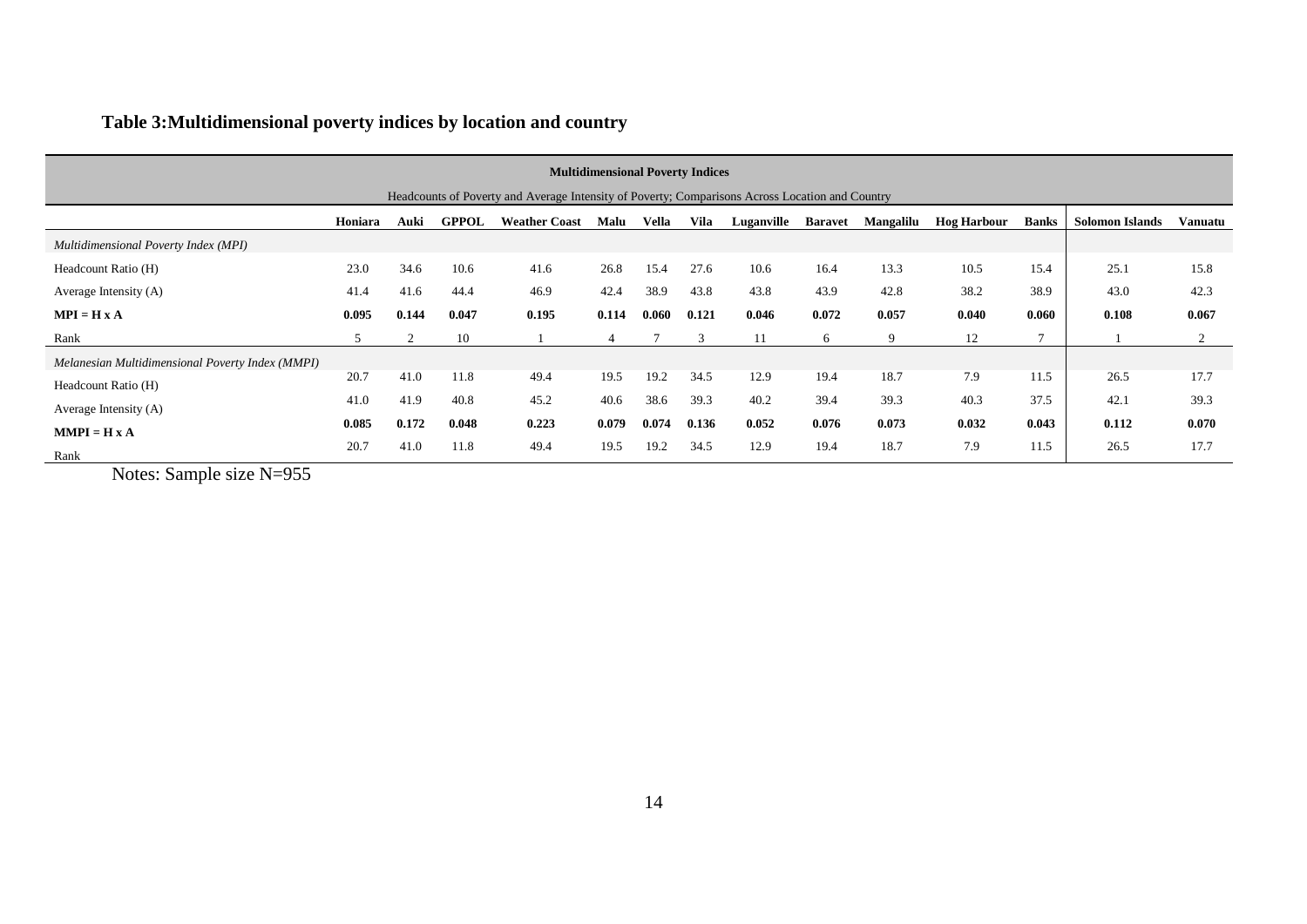

**Figure 1: Percentage of households in multidimensional poverty by location and country**

A further way of examining the indices is the identification of those who are severely poor and those that might be vulnerable to experiencing poverty. Disaggregating the indices can identify households that are severely poor (with weighted deprivations greater than 0.50 per cent and those that are less severely poor (those with a weighted deprivation between 0.33 and 0.50). Additionally, near-poor, or vulnerable, households can be identified in the sense they fall just shy of the threshold value to be considered MPI-poor. Vulnerable households are those with a weighted average of deprivations somewhere between 0.20 and 0.33 (Alkire and Foster, 2011a). Results from this exercise are presented in Figure 2.

Using both the MPI and the MMPI, the share of households that are neither poor, nor vulnerable to poverty is much higher in Vanuatu than it is in the Solomon Islands. Using the MPI, 62 per cent of households in Vanuatu are not poor or vulnerable, compared with 47 per cent of Solomon Islander households. Using the MMPI, these proportions are 49 per cent and 32 per cent, respectively.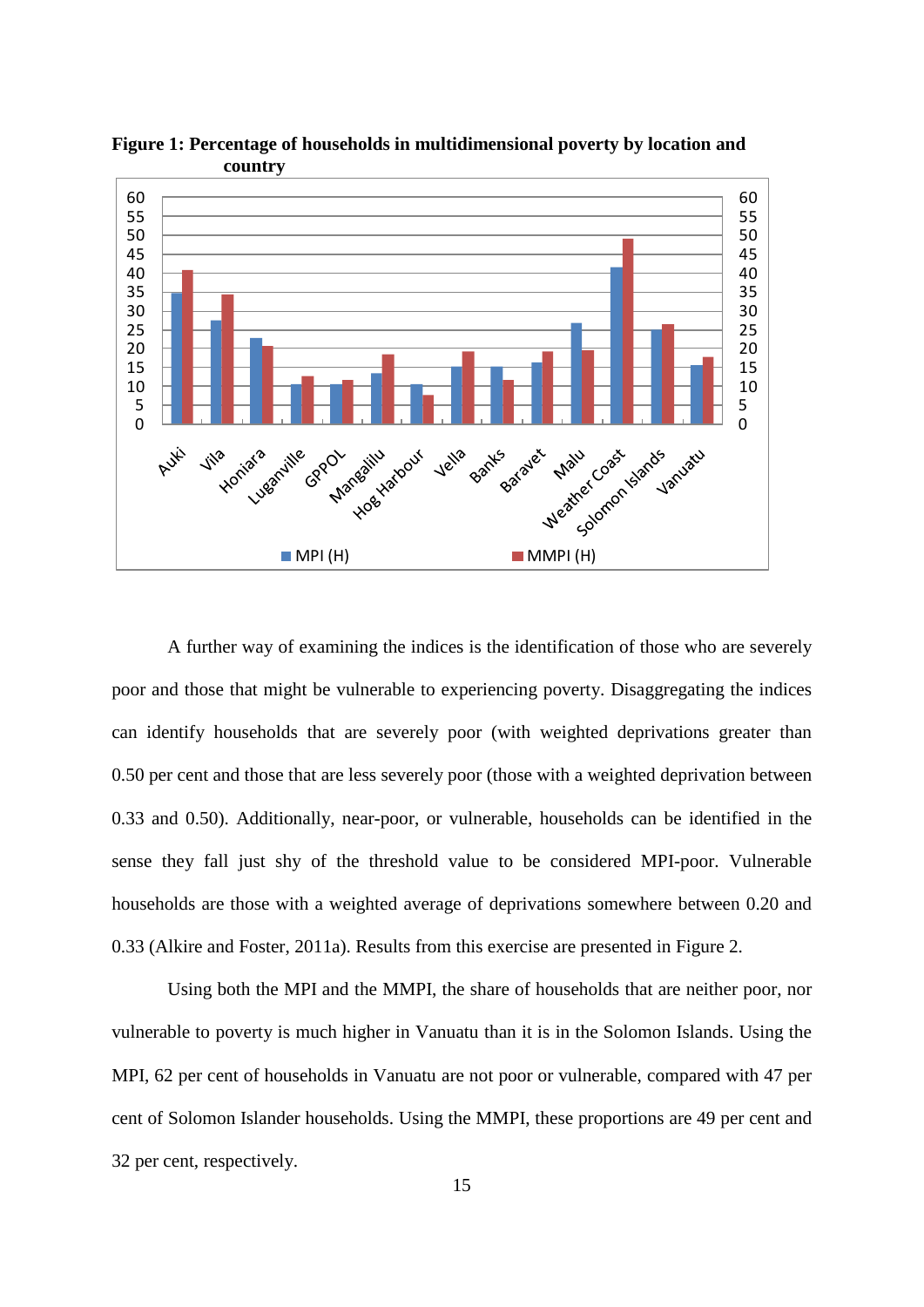However, in both countries a large proportion of households are vulnerable to experiencing poverty: 23 per cent in Vanuatu and 28 per cent in the Solomon Islands according to the MPI, rising to 33 per cent and 42 per cent for Vanuatu and the Solomon Islands respectively for the MMPI. In fact, in each case a greater proportion of households are deemed vulnerable than are actually in poverty – considerably so in the case of the Melanesian index. Given the higher degree of exposure of Melanesian households to shocks, these vulnerable households face a high likelihood of experiencing poverty in the future.

A relatively small proportion of households are observed to be in severe multidimensional poverty. In Vanuatu 3.8 per cent of households have a weighted average of deprivations in excess of 50 per cent. This is almost half of the rate of severe poverty in the Solomon Islands (7.2 per cent). While only 2.1 per cent of households in Vanuatu are severely poor according to the MMPI, the rate remains at 7.2 in the Solomon Islands (though these are not the same households, with the correlation between the two measures of severe poverty in the Solomon Islands only 0.66. However these aggregate results mask some significant variations between the regions. In the Weather Coast only 2.6 per cent of households are neither vulnerable nor MPI-poor (and 2.7 per cent of households are neither vulnerable nor non-poor using the MMPI). The Weather Coast and Auki also have the highest rates of severe poverty, with 11.7 per cent and 11.5 per cent of all households severely MPI-poor, respectively.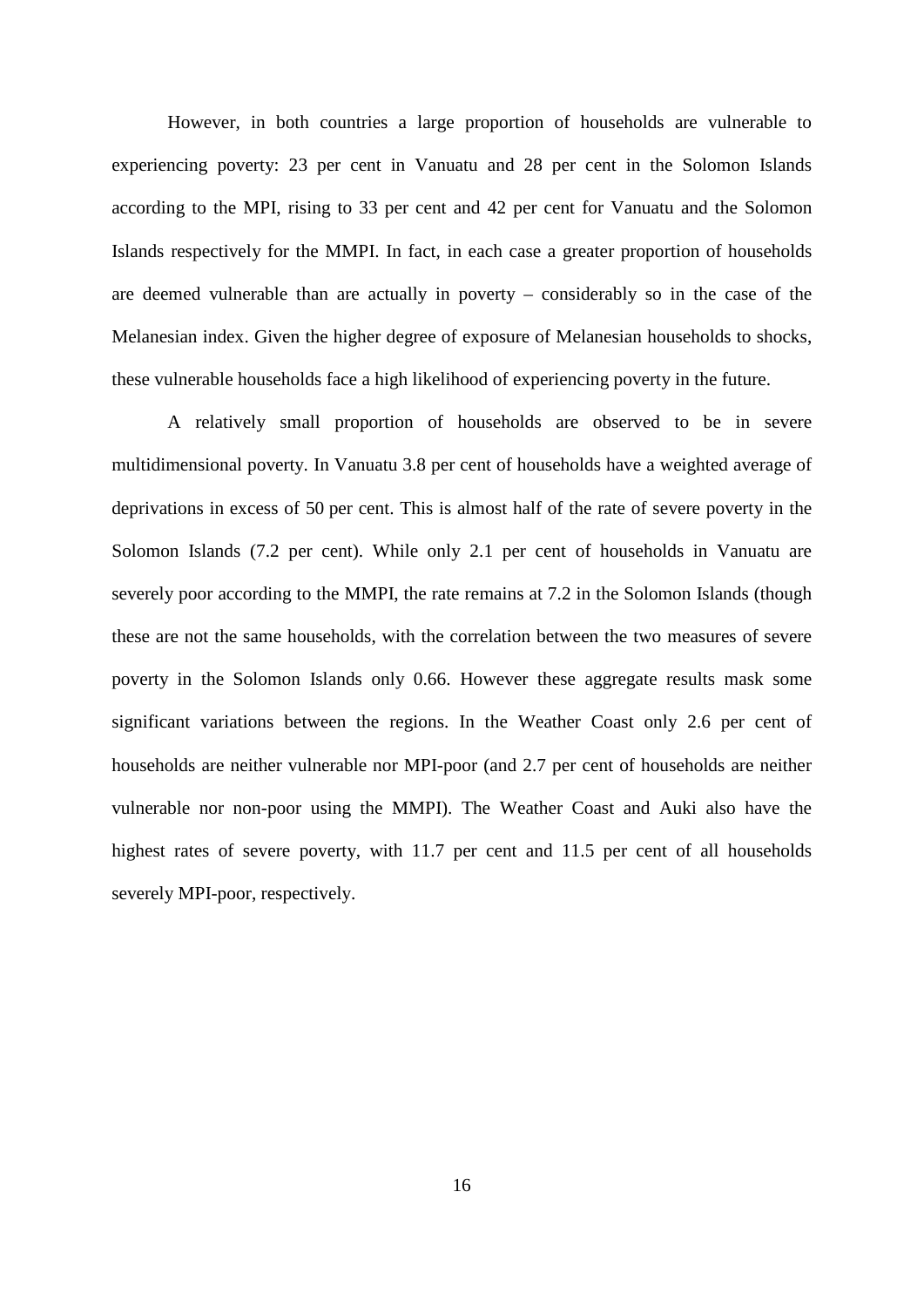

**Figure 2: Multidimensional poverty, vulnerability and severe poverty by country**

# **6. Conclusion**

This paper is the first to analyse multidimensional poverty at a regional level in Solomon Islands and Vanuatu. Using unique household survey data conduced in 2010-11, it replicates the MPI from OPHI. It also tailors the index to better consider the Melanesian context, by including access to produce gardens, basic services and social support. The MMPI found that poverty in the Solomon Islands and Vanuatu not only varies between rural and urban locations but, in general, increased the incidence poverty reflecting the poor access Melanesian households often have to basic services. Multidimensional poverty was found to be highest in urban and remote locations.

For policymakers, the MMPI provides new insights into both the experience of poverty in the Solomon Islands and Vanuatu and the vulnerability to poverty. Central to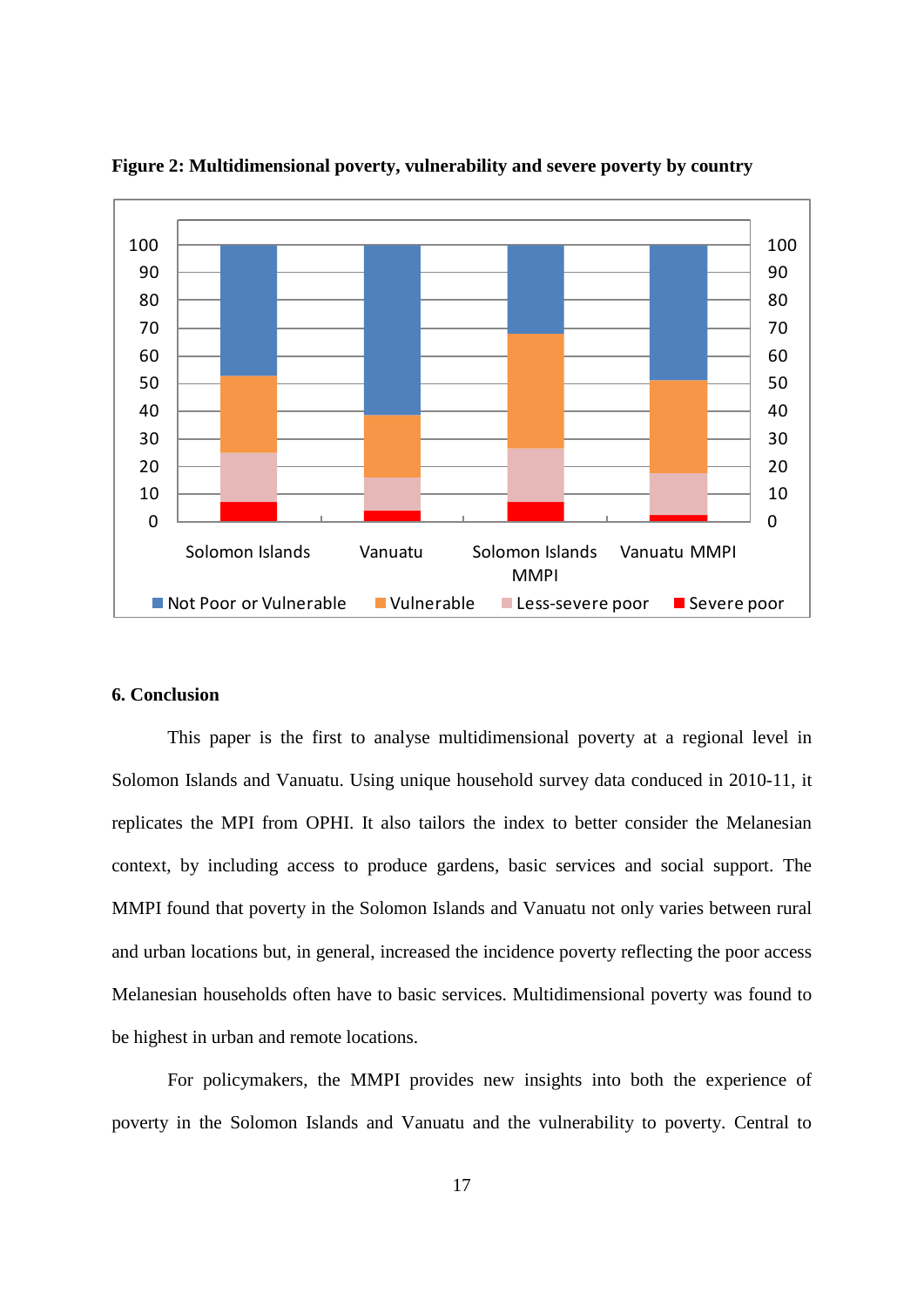poverty responses should be the recognition of the importance of family gardens for the production of staple foods. In urban locations, access to land to tend gardens is limited. Without this underlying means of self-support, people living in urban centers have an increased risk of being unable to meet their basic food needs. Recognition that monetisation is a now an entrenched characteristic of the economies is also necessary for policymakers. Community life for families in the Solomon Islands and Vanuatu can no longer function effectively without access to a certain level of income. Cash is required to pay for basic necessities, including school fees, medical and educational services, as well as other basic necessities, such as electricity. Monetisation affects both urban and rural communities and policy responses to poverty are required to address this new circumstance. While traditional social obligations may have previously ameliorated the most obvious displays of poverty, social mobility, monetization and global economic impacts are limiting the social protection that these once provided.

Importantly, too, the results indicate that rural areas are far from monolithic. Rather, economic geography appears to play a critical role in determining both the incidence and depth of household poverty. The lowest rates of headcount poverty in both countries are observed in communities that are essentially rural in character, yet have good transport links to larger markets. The relative prosperity of these communities therefore appears to be built upon the readily-available land and strong social networks that characterise rural communities, as well as the lack of barriers to accessing markets. By reducing households' transactions costs effective transport links are likely to be simultaneously increasing the economic return from production and also placing downward pressure on the prices of consumables, in line with findings from elsewhere in Melanesia. This, in turn, encourages households to diversify their livelihood strategies, beyond subsistence production, gain access to the income required to pay for certain food items, such as rice and salt, as well as school fees and inter-island transport. In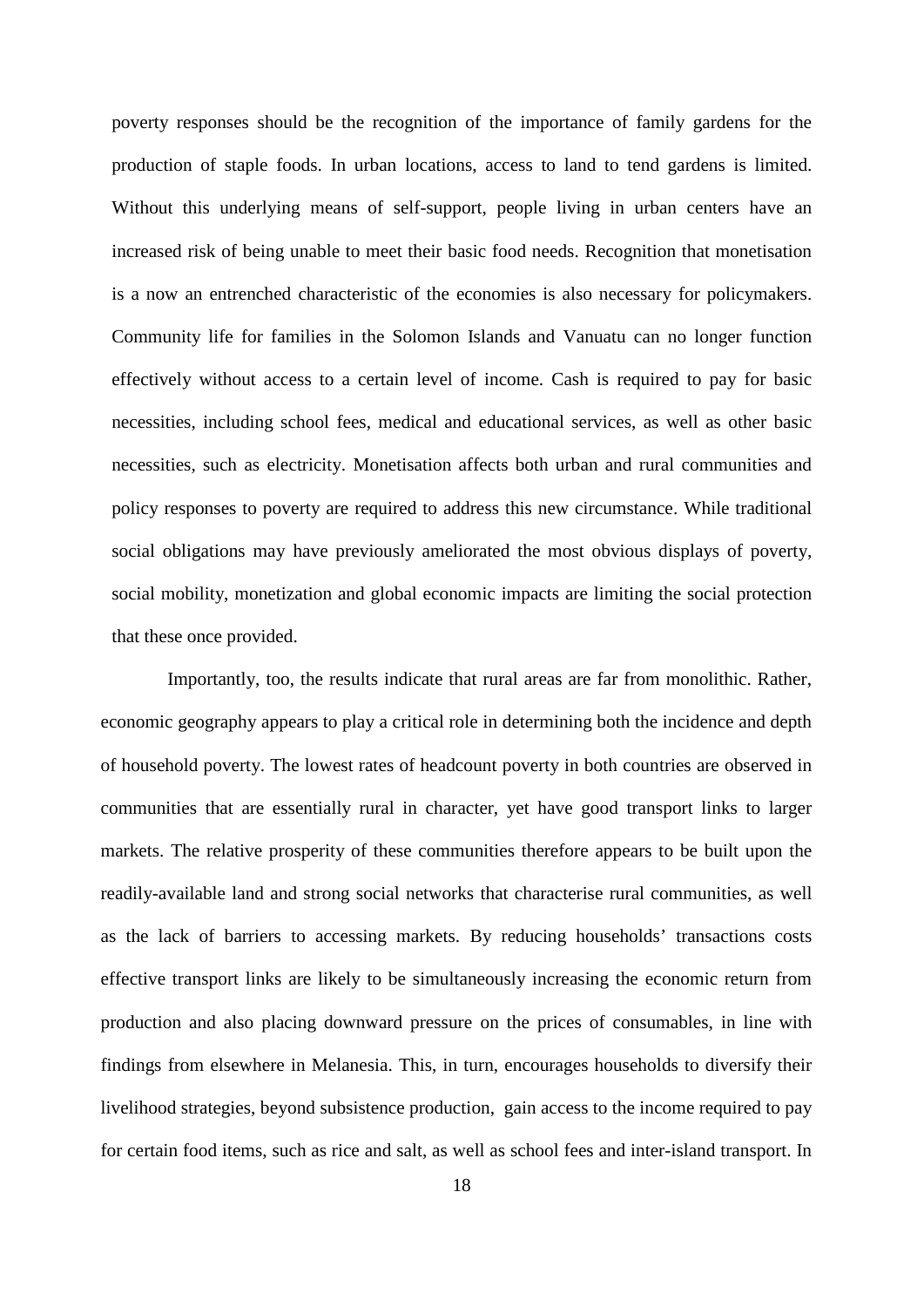addition, effective transport networks decreases the economic distance to essential services such as hospitals and schools, which may explain the relatively low rate of non-monetary deprivations in these areas.

Subsistence affluence is clearly now much less of a reality in the Solomon Islands and Vanuatu. The term 'subsistence affluence' may not be dismissed altogether. It can still be useful in helping to explain intermittent labour supply (whereby some households only engage in generating cash income on a needs basis) and potentially higher reservation wages (the minimum amount of money for which a household will choose to work). Moreover, AusAID (1999) notes that poor social indicators can exist alongside subsistence affluence, referring to 'poverty within subsistence affluence' implying that the terms are reconcilable.<sup>[3](#page-18-0)</sup> Lifestyles are changing quickly and this paper demonstrates that the harsh reality faced by a significant proportion of the Ni-Vanuatu and Solomon Islanders is a relatively high incidence of poverty and an even higher rate of vulnerability.

**.** 

<span id="page-18-0"></span><sup>&</sup>lt;sup>3</sup> The issues are discussed in greater detail in the context of Papua New Guinea by AusAID (1999).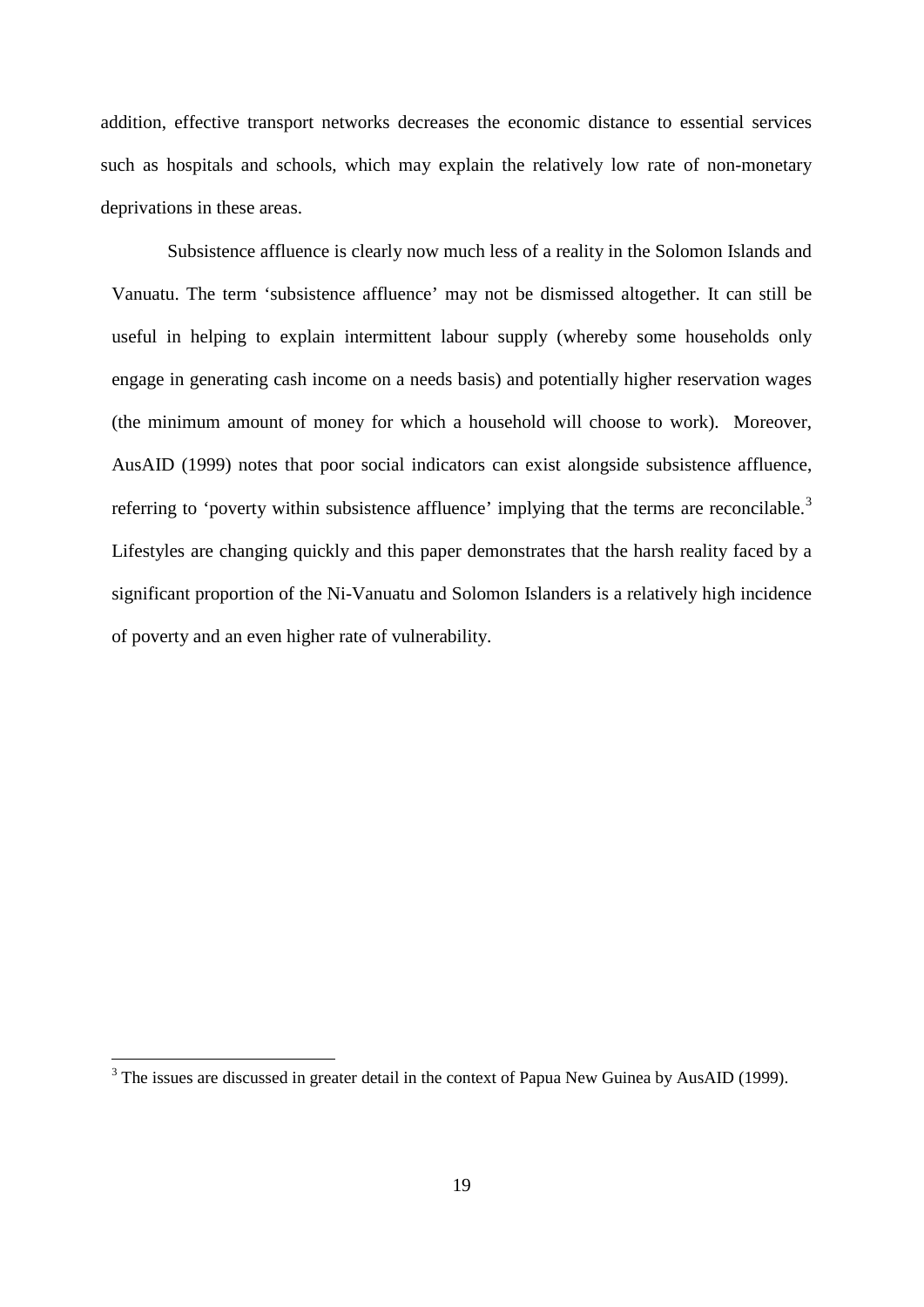#### **References**

Abbott, D. and S. Pollard (2004), *Hardship and Poverty in the Pacific: Strengthening Poverty Analysis and Strategies in the Pacific*, Asian Development Bank, Manila.

Alkire, S. (2011), Multidimensional Poverty and its Discontents, *OPHI Working Paper No. 46*, Oxford Poverty and Human Development Initiative, University of Oxford.

Alkire S. and J. Foster (2010), Acute Multidimensional Poverty: A New Index for Developing Countries, *OPHI Working Paper No. 38*. Oxford Poverty & Human Development Initiative, University of Oxford

Alkire, S. and J. Foster (2011a), Counting and Multidimensional Poverty Measurement. *Journal of Public Economics,* Vol.95, pp. 476–487.

Alkire, S. and J. Foster (2011b), Understandings and Misunderstandings of Multidimensional Poverty Measurement, *Journal of Economic Inequality,* Vol.9, pp.289–314.

Alkire, S. and M. Santos (2013), Measuring Acute Poverty in the Developing World: Robustness and Scope of the Multidimensional Poverty Index, *OPHI working Paper No. 59,* Oxford Poverty & Human Development Initiative, University of Oxford

Atkinson, A. (2003), Multidimensional Deprivations, *Journal of Economic Inequality,* Vol.1, pp.51–65.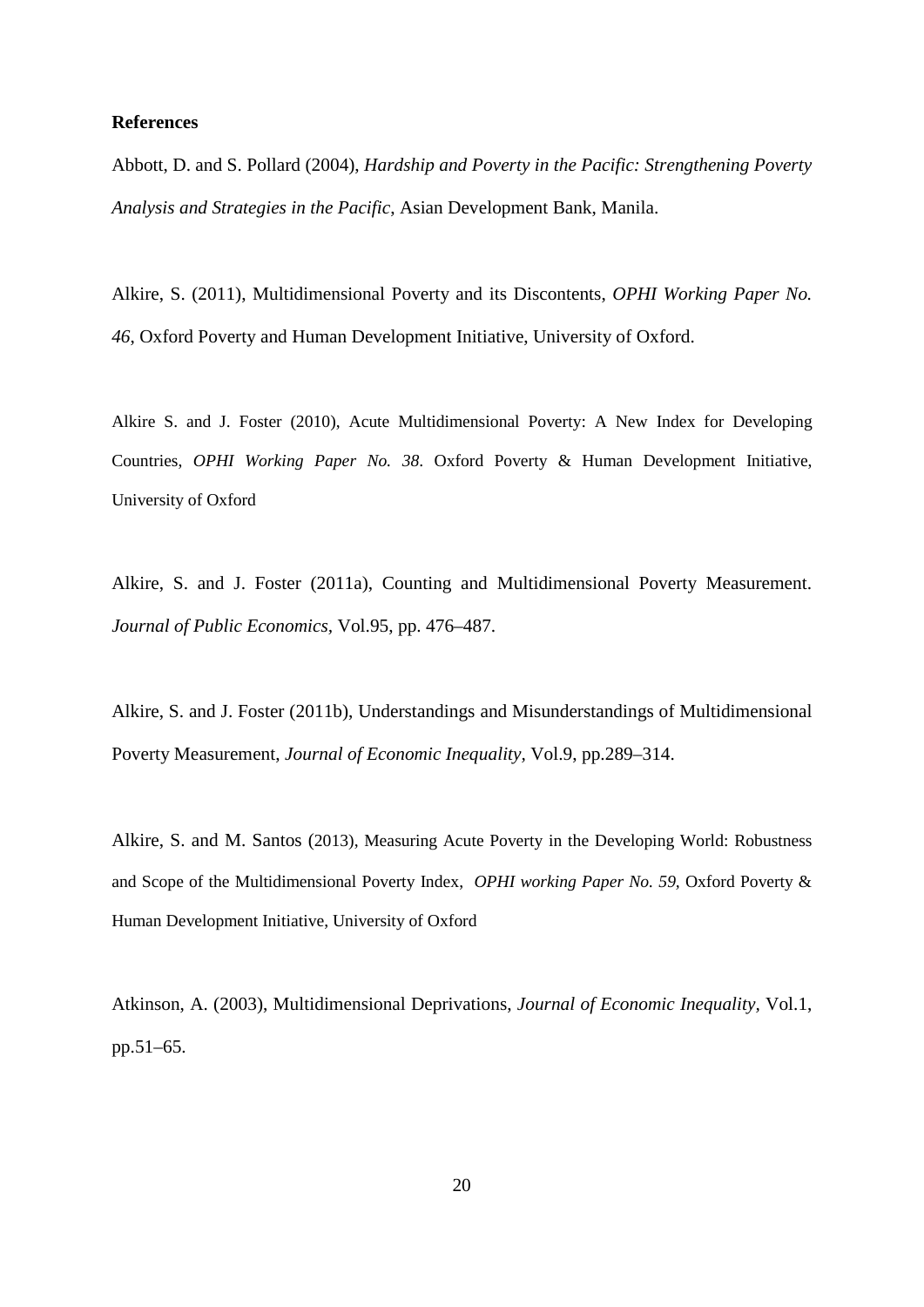AusAID (1999), *The Economy of Papua New Guinea: Macroeconomic Policies: Implications for Growth and Development in the Informal Sector*, International Development Issues No. 53, Prepared for AusAID by Economic Insights Pty Ltd, Australian Agency for International Development, Canberra.

AusAID (2009), *Tracking Development and Governance in the Pacific,* Australian Agency for International Development, Canberra.

Black, R. L. Allen, Z. Bhutta, L. Caulfield, M. de Onis, M. Ezzati, C. Mathers and J. Rivera (2008) "Maternal and child undernutrition: global and regional exposures and health consequences", *The Lancet*, Vol 371 (9608): pp. 243–260

Borguignon, F. and S. Chakravarty (2003), The Measurement of Multidimensional Poverty. *Journal of Economic Inequality,* Vol.1, pp.25–49.

Cox, M, H. Alatoa, L. Kenni, A. Naupa, G. Rawlings, N. Soni, C. Vatu (2007), *The Unfinished State Drivers Of Change In Vanuatu*, Australian Agency for International Development (AusAID), accessed 14 March 2012 [http://www.ausaid.gov.au/Publications/Documents/vanuatu\\_change.pdf](http://www.ausaid.gov.au/Publications/Documents/vanuatu_change.pdf) 

Derrickson, J.P., Fisher, A.G. and J.E.L.Anderson (2000), The Core US Household Food Security Survey Module Scale Measure is Valid and Reliable when Used with Asians and Pacific Islanders, *Journal of Nutrition*, Vol.130, No.11, pp.2666–2674.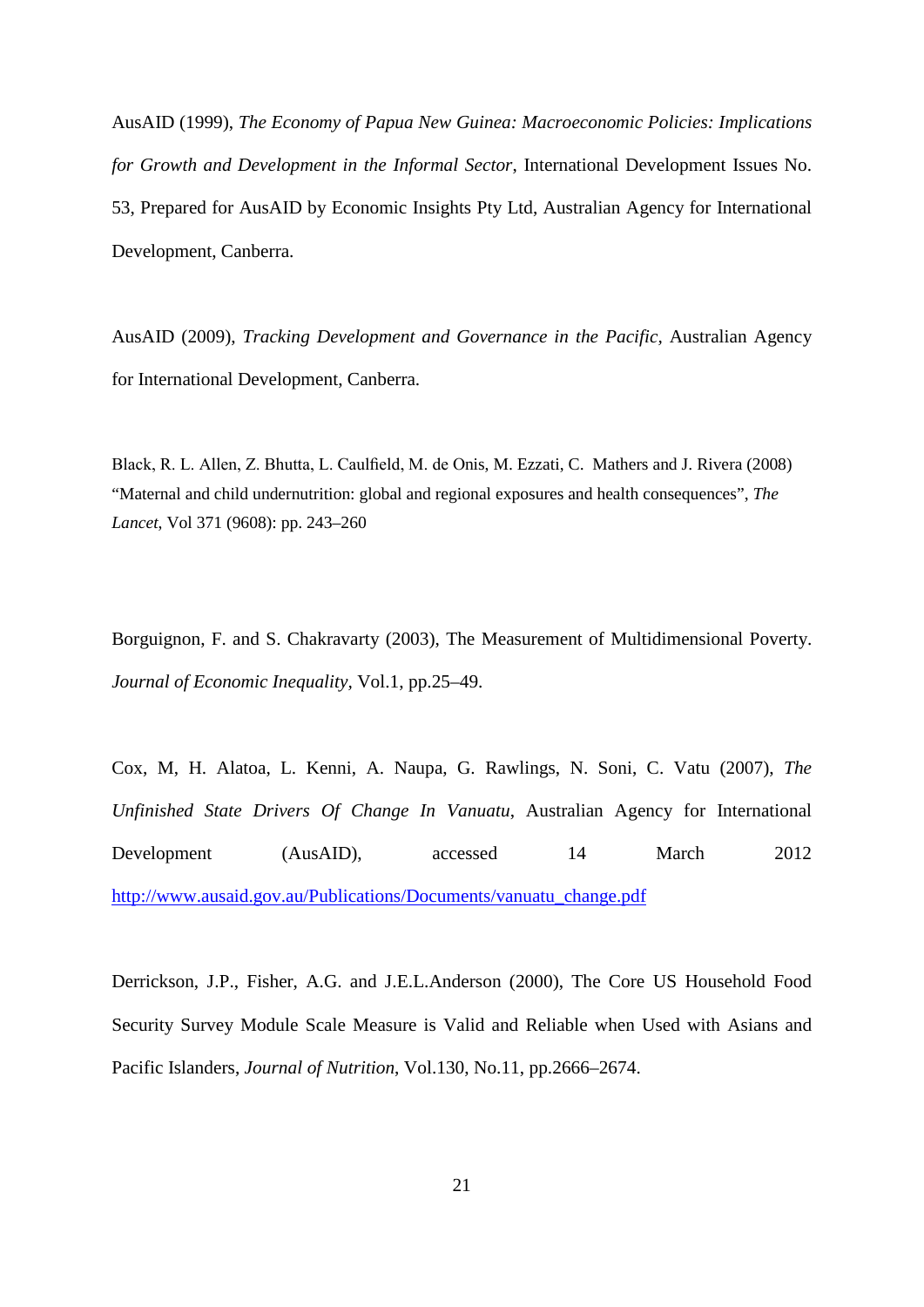Feeny, S., McDonald, L., Miller-Dawkins, M., Donahue, J. and A. Posso (2012), Household Vulnerability and Resilience to Shocks: Findings from Solomon Islands and Vanuatu, SSGM Discussion Paper 2013/3. Canberra: State, Society and Governance in Melanesia Project, RSPAS, Australian National University.

Fisk, E (1971), "Labour absorption capacity of subsistence agriculture", *Economic Record*, Vol. 47 (119): pp. 366-78.

Kakwani, N. and J. Silber (2008), Introduction: Multidimensional Poverty Analysis: Conceptual Issues, Empirical Illustrations and Policy Implications, *World Development,*  Vol.36, No.6, pp.987–991.

MICS (2007) Multiple Indicator Cluster Survey: Vanuatu, UNICEF, available at http://www.unicef.org/pacificislands/MICS\_Reportsmla.pdf, accessed 14 April 2013

MNCC (2012), Alternative Indicators of Well-being for Melanesia, Vanuatu Pilot Study Report, Malvatumauri National Council of Chiefs, Port Vila, Vanuatu.

Morris, D. (1979), *Measuring the Condition of the World's Poor: The Physical Quality of Life Index*, Pergamon, New York.

Morris, M. (2011), "Measuring Poverty in the Pacific". *Development Policy Centre Discussion Paper No. 9*. Crawford School of Public Policy, Australian National University, Canberra